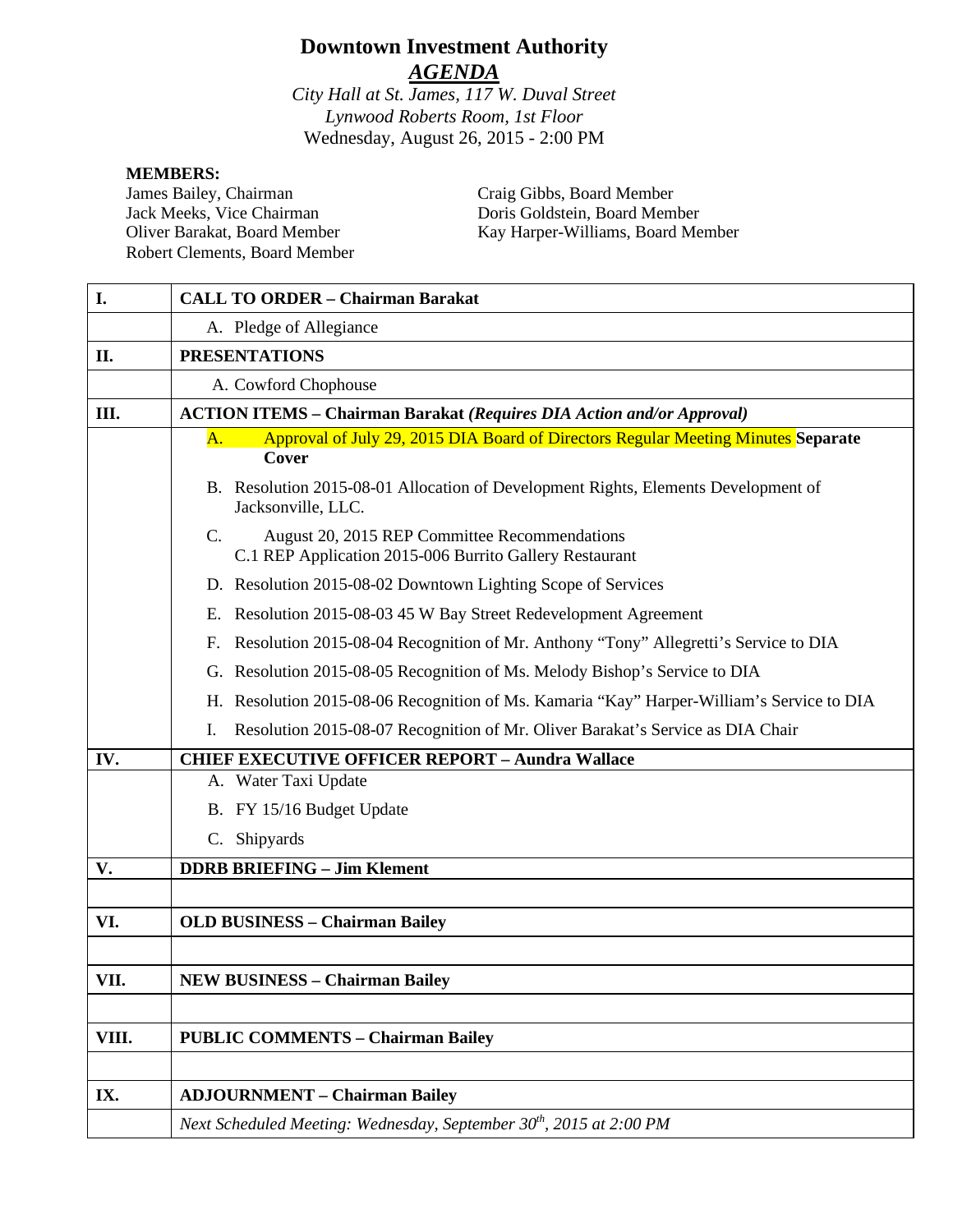**Downtown Investment Authority Regular Meeting** 



**City Hall at St. James 117 West Duval St., Lynwood Roberts Room** *Wednesday, August 26, 2015 - 2:00 p.m.*

### *DIA Regular MEETING MINUTES*

**Board Members Present:** Jim Bailey, Chairman; Jack Meeks, Vice Chairman; Oliver Barakat, Robert Clements, Craig Gibbs, Kay Harper, and Doris Goldstein

**Board Members Absent:** None

**Council Member:** Council President Greg Anderson and Council Vice President Lori Boyer

**Mayor's Staff:** Dr. Johnny Gaffney, Board and Commissions Liaison

**DIA Staff:** Aundra Wallace, DIA Chief Executive Officer; Guy Parola, DIA Development Manager; Tom Daly, DIA Development Analyst; Jim Klement, DIA Development Coordinator; and Karen Underwood, DIA Executive Assistant

**Attendees:** Daryl Joseph, Manager of Parks and Recreation

**Office of General Counsel:** Susan Grandin and Lawsikia Hodges

### **I. CALL TO ORDER**

Chairman Bailey convened the meeting at 2:00 p.m. with a quorum present.

### **II. PRESENTATIONS**

Cowford Chophouse

Alexandria Klempf, Cowford Chophouse Project Manager, made a presentation, updated the Board about the process and answered any questions. A copy of the presentation is on file.

CEO Wallace reported that the legislation will be undergoing the MBRC process in the coming weeks.

Chairman Bailey asked the Board if they had any comments. He thanked Council President Greg Anderson and Dr. Johnny Gaffney, Board and Commissions Liaison for attending the meeting.

Chairman Bailey also welcomed the media.

### **III. ACTION ITEMS**

### **A. Approval of July 29 2015 Regular Board Meeting Minutes**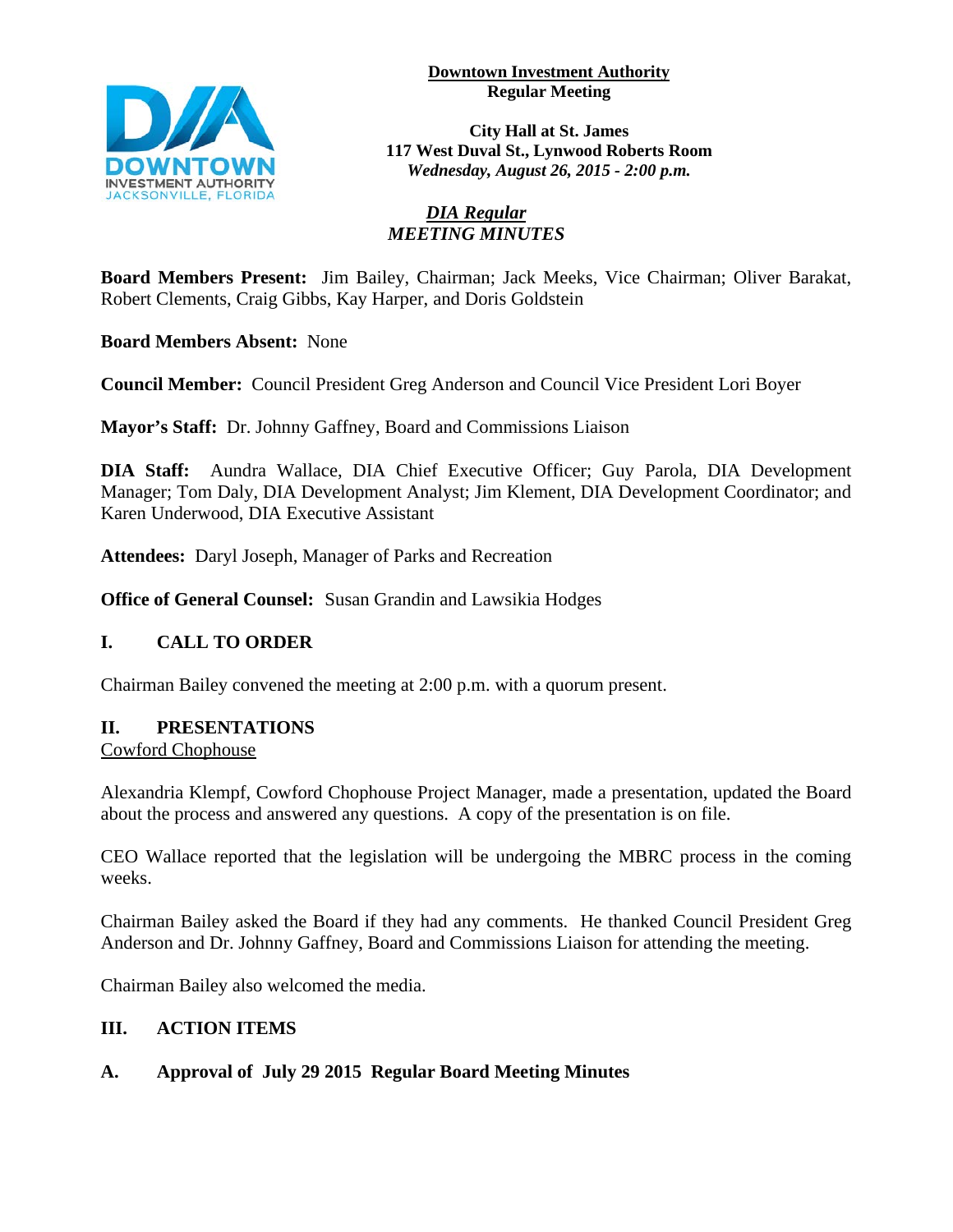Downtown Investment Authority Regular Meeting Wednesday, August 26, 2015 Page 2 of 9

Chairman Bailey recommended moving the approval of the minutes to next month's meeting to allow for possible editing.

#### **B. RESOLUTION 2015-08-01 Allocation of Development Rights, Elements Development of Jacksonville, LLC**

CEO Wallace provided an overview of the proposed Resolution to allocate certain development rights from the Downtown DRI to Elements Development of Jacksonville, LLC, for the mixed-use development of the site on the Southbank known as the JEA Southside Generating Station Site.

Chairman Bailey asked the Board if they had any comments.

Board Member Barakat suggested when a Development Agreement is negotiated between the City and the developer, that duration be discussed. The Resolution did not refer to duration issues.

Susan Grandin noted that the resolution was for an assignment of development rights, and that there would be a separate Development Agreement that would normally include a performance schedule with certain benchmarks. A developer could come back and ask for extensions.

Board Member Meeks questioned if this was the right timing. CEO Wallace replied that it was appropriate timing. The Development Agreement will come before the Board for consideration and a recommendation for approval at a later time. He pointed out that this step was within the process of getting to the Development Agreement. The request for allocation of development rights is specific to the Southbank/Southside TIF.

Board Member Meeks referenced Exhibit 1 Paragraph 4b. He also asked if the Board should have some consideration given to assignability to deal with change of ownership. Susan Grandin responded that typically that is something to be negotiated as part of the contract. CEO Wallace considered leaving the language as it is to provide flexibility for potential master developers for the site. He did not want to impact any potential financing opportunities.

Board Member Gibbs referenced Exhibit 1 Page 4a and commented about the duration past December 31, 2017. Mrs. Grandin stated if the DRI goes away, they would still have their development rights.

Board Member Goldstein expressed concern that the allocation of development rights should have an expiration date and reverts to the DIA if for some reason the project was not completed.

Board Member Harper questioned the allocation of development rights being wrapped up into the DevelopmentAgreement. Susan Grandin noted that typically the allocation of development rights are done in the same document as the Development Agreement. Board Member Harper inquired if the development rights could be redrafted in a manner that the document becomes void if conditions in the DevelopmentAgreement are not satisfied. Susan Grandin responded that certainly that can be done. The allocation of development rights goes with this document.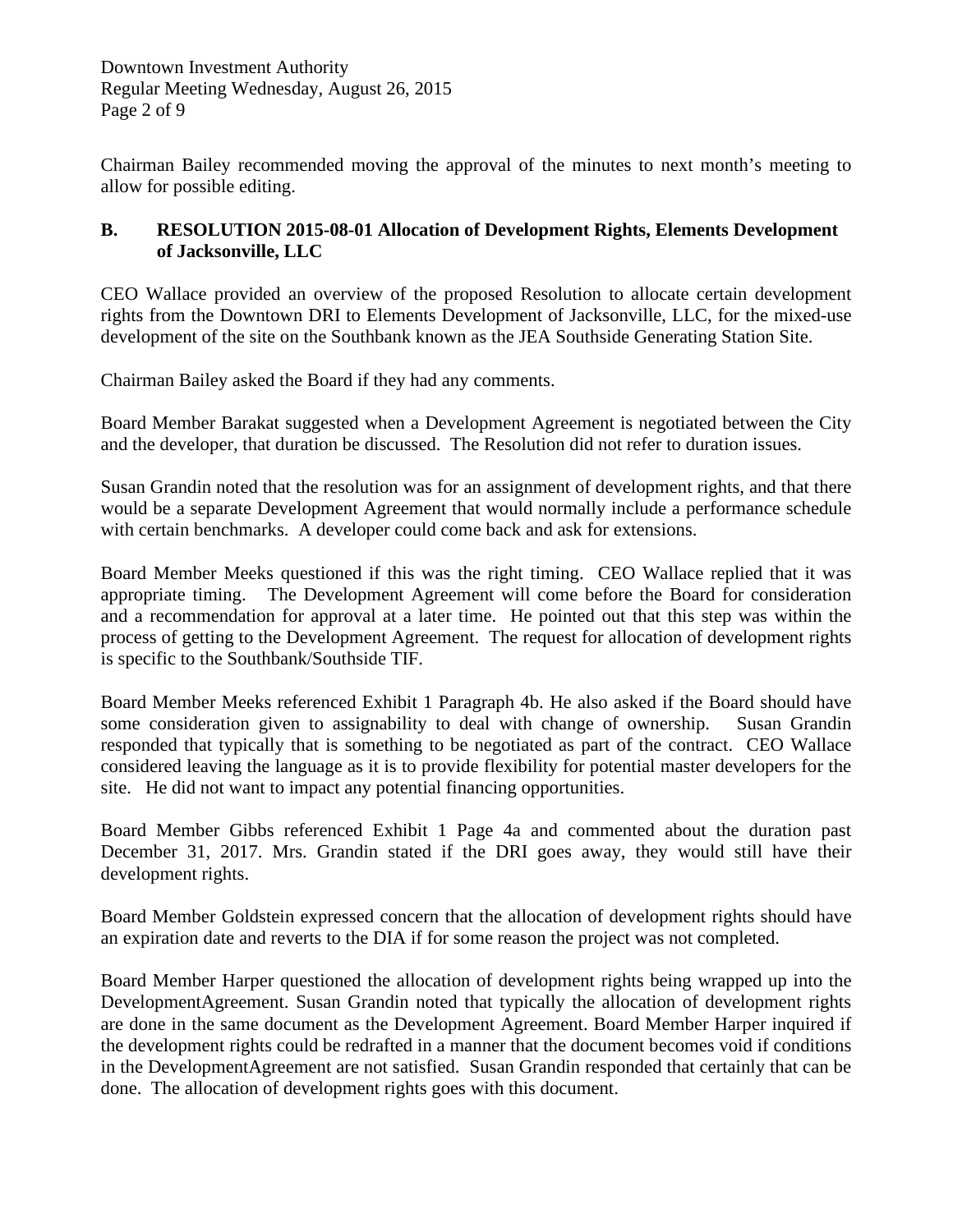Downtown Investment Authority Regular Meeting Wednesday, August 26, 2015 Page 3 of 9

Board Member Clements is in support of the project so that they can move forward.

CEO Wallace introduced M. Lynn Pappas, Gunster Law, to provide more information on behalf of the applicant.

Ms. Pappas emphasized the importance of obtaining assignment of development rights at the earliest possible stage to be able to obtain financing for the project. Ms. Goldstein expressed concern that the Assignment of Development Rights appears on its face to stand alone, without reference to the Development Agreement.

Chairman Bailey recommended moving a motion on the resolution for discussion.

A lengthy conversation ensued regarding an amendment adding conditions.

Chairman Bailey asked Ms. Pappas if the assignment of this agreement gives her any concern. She replied if the conditions are based upon the Development Agreement, then all of the complexities need to be addressed for both parties.

Board Member Meeks stated that an amendment should reflect the length of time needed to enter into the Development Agreement. Ms. Pappas said there should be at least 24 months permitted to enter into the Development Agreement.

Chairman Bailey called for comments from the public and noted one (1) speaker, John Nooney, was received**.** 

**A MOTION WAS MADE BY BOARD MEMBER BARAKAT AND SECONDED BY BOARD MEMBER MEEKS AMENDING RESOLUTION 2015-08-01 SO THAT THE ALLOCATION OF DEVELOPMENT RIGHTS REQUESTED BY ELEMENTS DEVELOPMENT OF JACKSONVILLE, LLC IS CONTINGENT ON ELEMENTS, OR ITS ASSIGNS, ENTERING INTO A DEVELOPMENT AGREEMENT WITH THE DIA BY AUGUST 26, 2017.** 

#### **THE MOTION PASSED UNANIMOUSLY 7-0.**

#### **A MOTION WAS MADE BY BOARD MEMBER MEEKS AND SECONDED BY BOARD MEMBER BARAKAT APPROVING RESOLUTION 2015-08-01 AS AMENDED. THE MOTION PASSED UNANIMOUSLY 7-0.**

#### **C.** REP APPLICATION 2015-006 BURRITO GALLERY RESTAURANT.

Tom Daly reported to the Board that the REP Committee recommended approval for Application 2015-006 at the meeting of August 20, 2015.

Referencing the staff evaluation criteria, Chairman Bailey reported the Burrito Gallery scored 29 points and will be open seven days a week.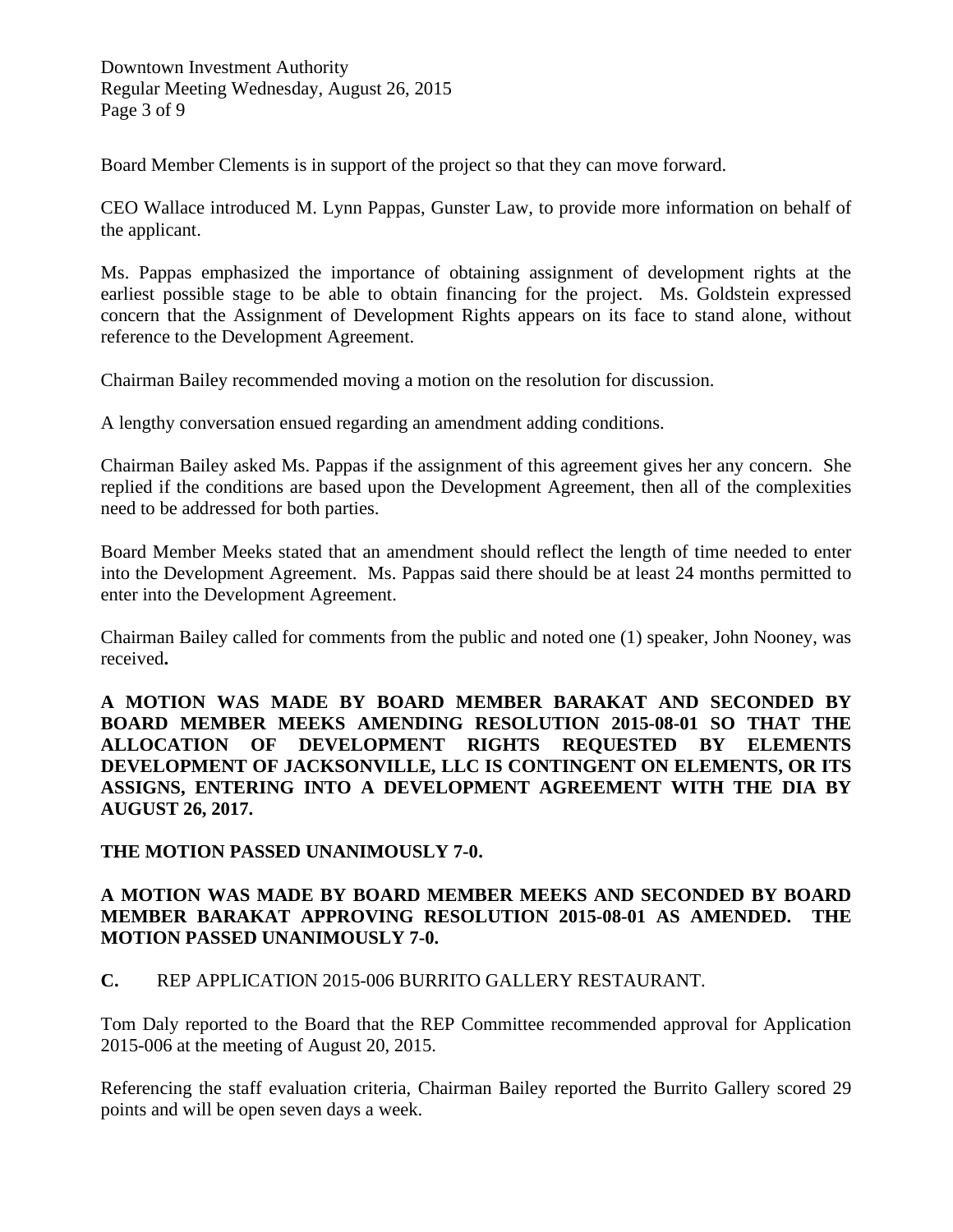Paul Shockey, Burrito Gallery General Manager was present to answer any questions.

Chairman called for comments from the public and noted that no comments from the public had been received.

### **A MOTION WAS MADE BY BOARD MEMBER MEEKS AND SECONDED BY BOARD MEMBER GIBBS APPROVING REP APPLICATION 2015-006 BURRITO GALLERY.**

### **A FORGIVABLE LOAN IN THE AMOUNT OF \$73,000; SUBJECT TO:**

- **1. Applicant to obtain appropriate permits within 6 months of final program document approval and executed agreements with DIA**
- **2. Applicant to have all work completed within a 6 month period from final program document approval and executed agreements with DIA**
- **3. Applicant may receive up to a 6 month period extension to comply with final program document approval and DIA executed agreements**
- **4. The forgivable loan will be secured by personal guarantee of the applicant.**

## **THE MOTION PASSED UNANIMOUSLY 7-0**

Chairman Bailey reported that over this period of time since January 1, 2015 \$750,000 was approved for Retail Enhancement programs.

As of today, there are Eight (8) Applications, Seven (7) approved and One (1) pending. Total Square feet: 20,206 Total Improvement Costs: \$1,273,058 Total Equity and Private Investment: \$2,121,536 Total Jobs Created 64 (FTE's), Total DIA Funds Committed: \$352,345. Remaining Program Funds Available: \$397,655.

**D.** Resolution 2015-08-02 Downtown Lighting Scope of Services

CEO Wallace brought forward Resolution 2015-08-02 Approving a scope of services for the procurement of professional services relating to Downtown Lighting Improvements. A copy of the overview, map and Downtown Lighting Evaluation are on file. CEO Wallace stated that the LED lighting does illuminate much better that the current lighting.

Chairman Bailey called for comments and noted that no requests to speak had been received.

## **A MOTION WAS MADE BY BOARD MEMBER GIBBS AND SECONDED BY BOARD MEMBER MEEKS APPROVING RESOLUTION 2015-08-02. THE MOTION PASSED UNANIMOUSLY 7-0.**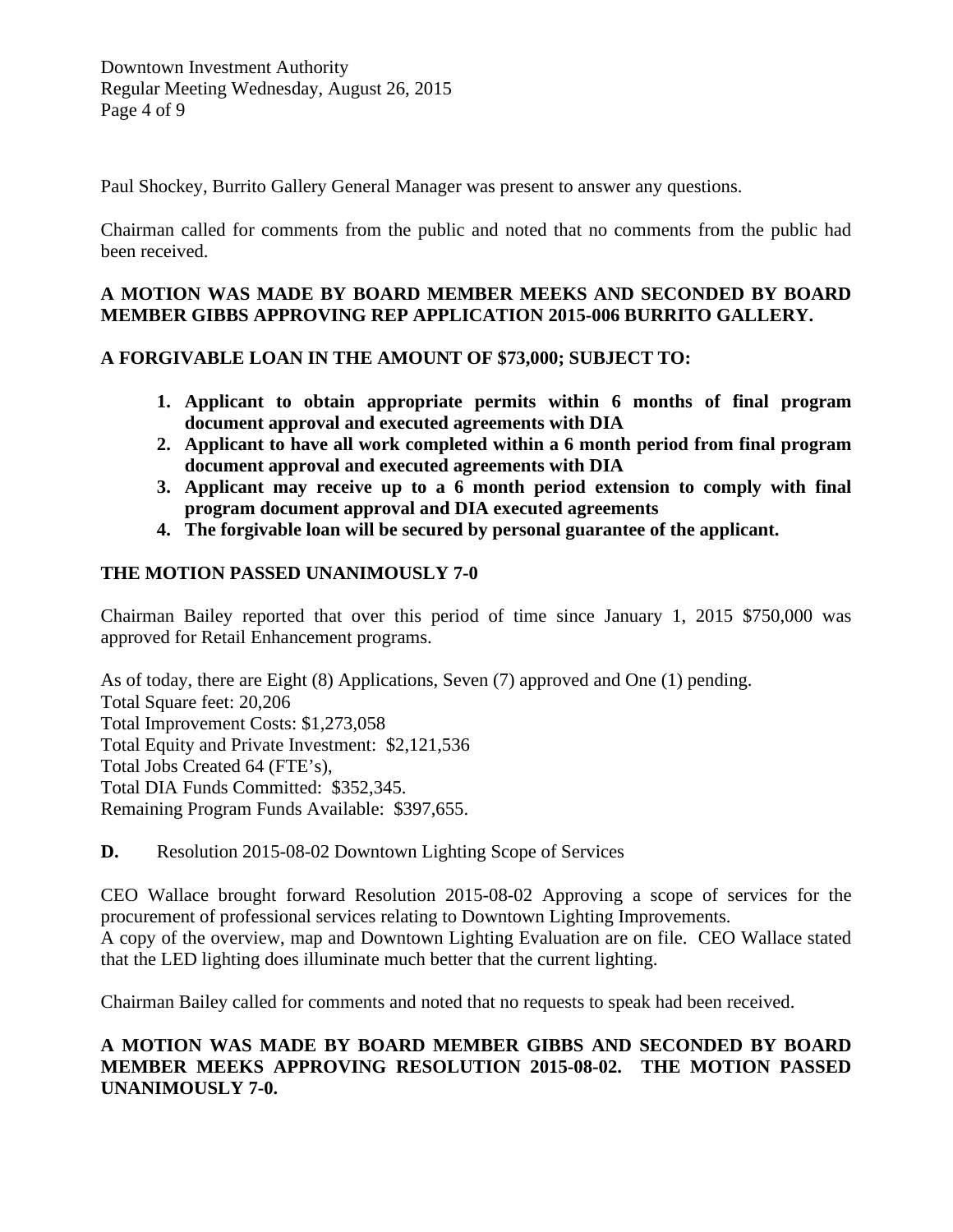**E.** Resolution 2015-08-03 45 W. Bay Street DevelopmentAgreement

CEO Wallace presented the Board Members with Resolution 2015-08-03 supporting the execution of a Developmentand incentive agreement between the Downtown Investment and 45 West Bay Street, LLC; to authorize CEO of the Downtown Investment Authority to negotiate the DevelopmentAgreement. Copies of the supporting documents are on file.

Kevin Gay, Building Owner was present to answer any questions.

Chairman Bailey stated that this building is located on the East of Regions Bank across from Wells Fargo. The (3) three retail tenants are Daniel James Salon, Global Digital Community and Urban Grind Coffee Company.

Lawsikia Hodges, Deputy General Counsel suggested an amendment to the Resolution.

Board Member Goldstein commented that there is lot of opportunity for creating quasi-public spaces. She recommended staff to include parameters in the agreement of how the space will be used and its accessibility to the public.

CEO Wallace responded that he would negotiate the agreement based on the terms and take Board Member Goldstein's suggestion into consideration.

Chairman Bailey called for comments and noted that no requests to speak had been received.

### **A MOTION WAS MADE BY BOARD MEMBER BARAKAT AND SECONDED BY BOARD MEMBER MEEKS APPROVING RESOLUTION 2015-08-03. THE MOTION PASSED UNANIMOUSLY 7-0.**

Board Member Meeks questioned if there should be a discussion about assigning this project to the Retail Enhancement Committee; that the committee would come up with scoring system for these applications before they coming before the Board. CEO Wallace responded that the creation of new quasi-public space is slightly different from the Retail Enhancement program and requires a creative approach, but that there were some advantages to adapting an existing program. Chairman Bailey moved agenda to CITIZENS INSURANCE

**J.** Resolution 2015-08-08 Amkin West Bay, LLC Parking Agreement

CEO Wallace presented the Board Members with Resolution 2015-08-08 "DIA" supporting legislation authorizing the Mayor and Corporation Secretary to execute a contract between the City of Jacksonville and Amkin West Bay, LLC (Owner of Everbank Center Building) regarding the use of city owned parking within the Water Street Building garage.

Council President Anderson inquired if this has been coordinated with Everbank.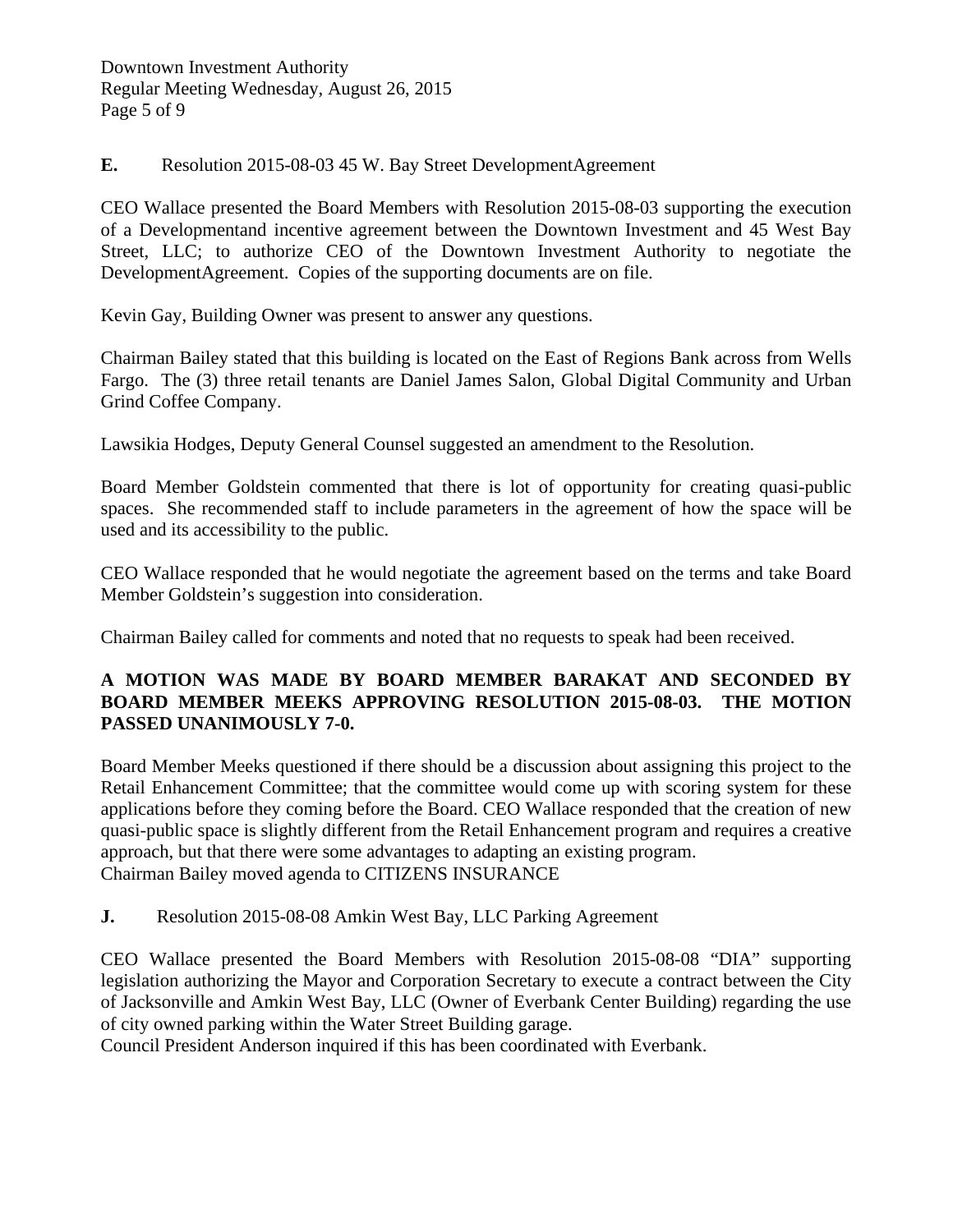Downtown Investment Authority Regular Meeting Wednesday, August 26, 2015 Page 6 of 9

Jack Shad, Office of Public Parking, was present to answer questions. He stated that the issue may have been discussed with the owner of the building and Everbank. Chairman Bailey said that it is a separate agreement. The spaces provided can be disbursed to other locations.

The Board Members discussed the proposed deal terms summarizing the lease agreement.

Board Member Barakat considered adding language in Section 2 letter e. and will wrap it up into a motion after discussion.

CEO Wallace asked Board Member Barakat if the 850 spaces was for all existing tenants at the site or for the 850 spaces being provided as an incentive to the building owner to attract Citizens to the location.

Board Member Barakat responded that the incentive package as described herein shall inure only to the existing tenants located at 301 W. Bay Street.

Chairman Bailey called for comments and noted that no requests to speak had been received.

#### **A MOTION WAS MADE BY BOARD MEMBER BARAKAT AND SECONDED BOARD MEMBER MEEKS APPROVING RESOLUTION 2015-08-08 ADDING LETTER E IN SECTION 2, THAT THE INCENTIVE PACKAGE AS PROVIDED HEREIN SHALL INURE ONLY TO THE EXISTING TENANTS LOCATED AT 301 W BAY STREET.**

### **THE MOTION PASSED 6-0-1 Board Member Clement abstained**

### **RESOLUTION 2015-08-06 – RECOGNITION OF MS. KAY HARPER SERVICE TO DIA**

**RESOLUTION 2015-08-04– RECOGNITION OF MR. ANTHONY "TONY" ALLEGRETTI'S SERVICE TO DIA**

## **RESOLUTION 2015-08-05 – RECOGNITION OF MS. MELODY BISHOP SERVICE TO DIA**

### **RESOLUTION 2015-08-07 – RECOGNITION OF MR OLIVER BARAKAT'S SERVICE AS DIA CHAIR**

Chairman Bailey called for comments

Bruce Fouraker commented over the past 10 years there were a lot of issues with downtown. Three (3) years ago the DIA was formed and those four (4) members worked over the past 3 years in making downtown it a better place for people to live, play and work.

### **A MOTION WAS MADE BY BOARD MEMBER GOLDSTIEN AND SECONDED BY BOARD MEMBER GIBBS APPROVING ALL RESOLUTIONS COMMMENDING THREE (3) MEMBERS OF THE DOWNTOWN INVESTMENT AUTHORITY FOR THEIR**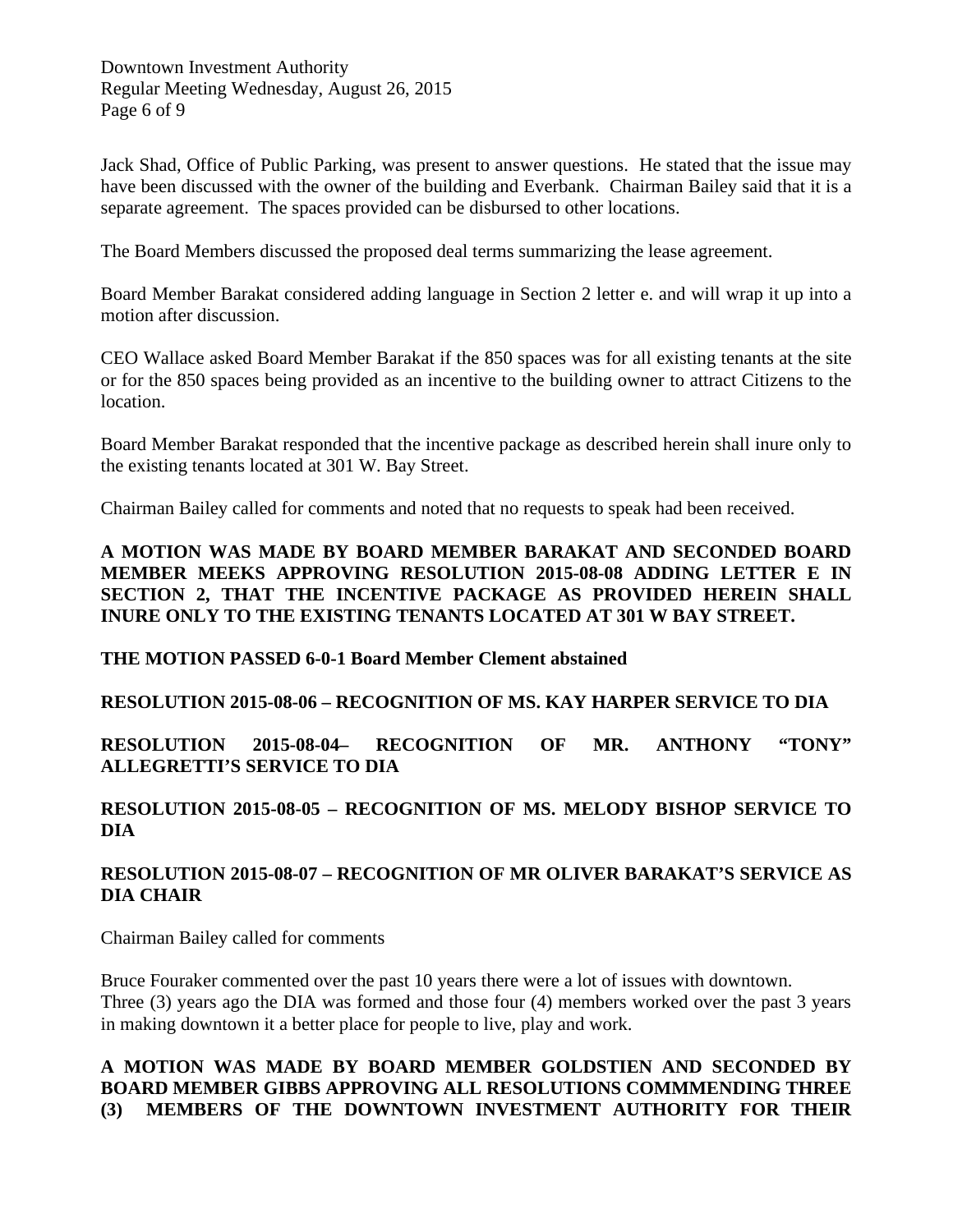Downtown Investment Authority Regular Meeting Wednesday, August 26, 2015 Page 7 of 9

### **SERVICE AND (1) FOR HIS CONTINUED SERVICE WITH THE DOWNTOWN INVESTMENT AUTHORITY. THE MOTION PASSED UNANIMOUSLY 7-0**

Chairman Bailey requested bringing in someone from a City department to educate the Board at each meeting about the things that are happening downtown. He reiterated that trash pick-up was a critical issue.

## **IV. CHIEF EXECUTIVE OFFICER REPORT**

### **A. WATER TAXI UPDATE**

Chairman Bailey has met with Procurement and other departments earlier this week regarding the Water Taxi. He stated that there were some issues that started from the beginning that needed to be worked out. Great feedback and comments were received from everyone that thought that everything was coming together. They were in hopes of having six – eight thousand riders a month. Both parties are in a better place today. A marketing agreement will be presented to the Board within 90-days from the July 21st Council Meeting.

### **B. FY 15/16 BUDGET UPDATE**

CEO Wallace stated that the budget was heard at the Finance committee meeting on August 21, 2015 and was approved as recommended by the Mayor. The meeting will conclude with the full City Council in September.

### **C. SHIPYARDS**

CEO Wallace reported that a continued assessment of engineering was received. There were a number of contaminants. The remediation cost will be determined and based upon what the use will be on the actual site. It is currently being worked through with developers. He noted that there will not be a fast turnaround as the staff will continue with their due diligence. He will continue to update the board.

### **V. DOWNTOWN BRIEFING**

Jim Klement provided the DDRB update. The regular meeting will be held on Thursday, August 27, 2015 at 2pm. Ameris Bank is on the agenda. Chairman Bailey recognized that DDRB Chairman Raphael Caldera was in attendance earlier. He recommended for him to be a part of the DIA discussions. DDRB can be a tremendous asset to the DIA.

Council President Anderson provided a positive announcement to the Board. He stated that the City Council amended the Capital Improvement budget to include \$37M to provide replacement and repairs to Coastline Drive and Liberty Street. He reiterated that this part of downtown should attract joggers, mothers pushing strollers, and tourist taking pictures of the beautiful St. Johns River. The Finance committee unanimously approved the legislation. This would take a blighted part of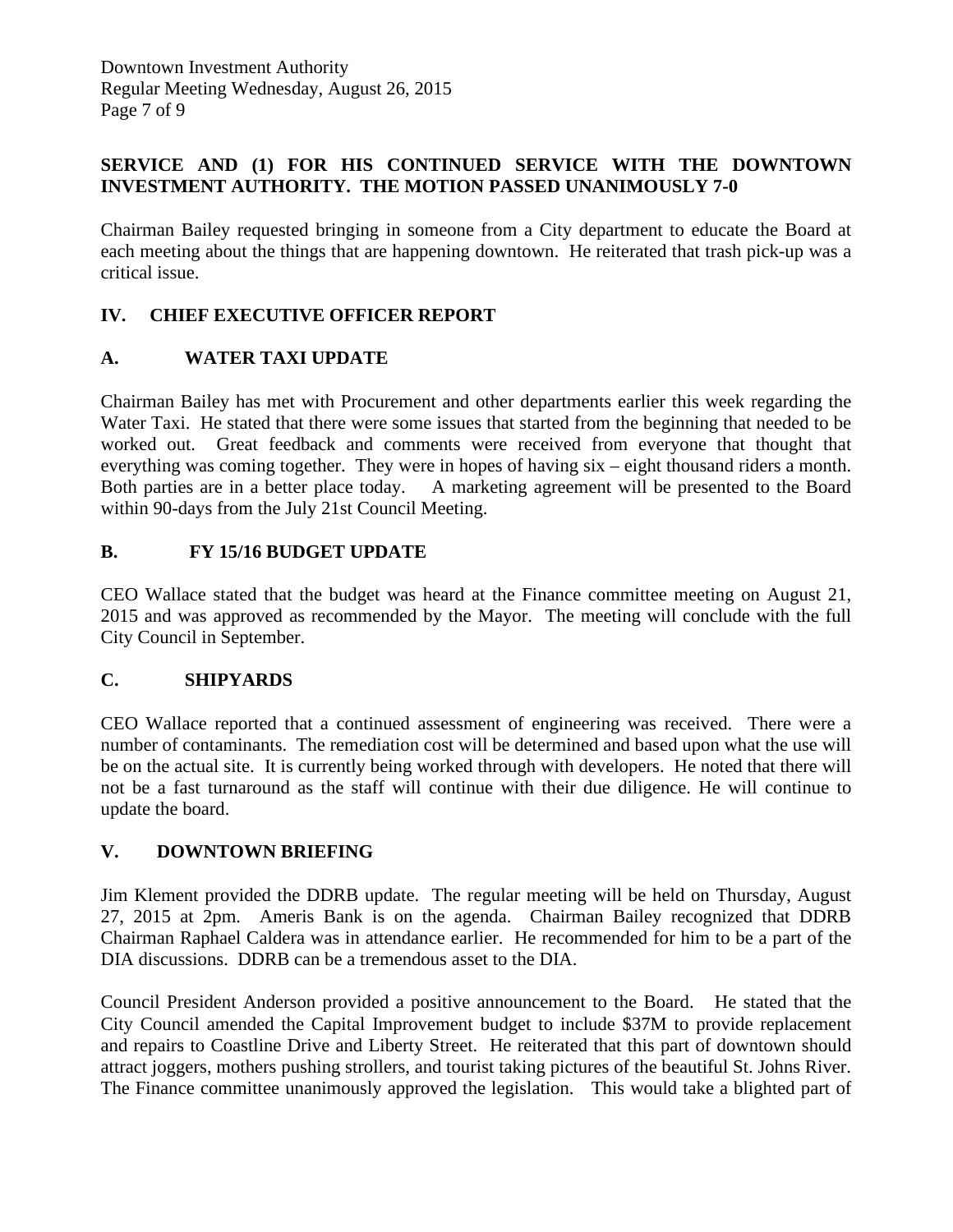Downtown Investment Authority Regular Meeting Wednesday, August 26, 2015 Page 8 of 9

downtown and turn it into a special area. Chairman Bailey stated that Council President Anderson was proactive and wants to see these things happen.

Chairman Bailey reported that a letter was received from Alan Bliss commenting on the Landing and provided to staff to file for the record.

#### **VI. OLD BUSINESS**

Board Member Meeks stated that he and his wife closed on the purchase of Elena Flats. Chairman Bailey stated that is going to be a beautiful building.

#### **VII. NEW BUSINESS**

Board Member Meeks suggested having a strategic planning committee to take a more proactive approach. There are four major properties that developers will come to the DIA requesting for funding. He referenced the TIF workshop and stated that there were opportunities to explore some of those numbers.

Chairman Bailey concurred and commented that the Board needs to be more proactive and not reactive about the projects coming forward.

Board Member Goldstein added to the list Historic Preservation Funds. However, she questioned whether it should be a committee, or whether a proactive viewpoint should be part of all activities of the Board.

Chairman Bailey stated that the advice will be taken into consideration and will figure out the best way to make an approach.

Chairman Bailey recognized and thanked Council Vice President Lori Boyer for attending. Council Vice President Boyer referenced the TIF Workshop. She has offered a motion for the Carling Revenue to show in the DIA Tax Increment District as well as the expense side. The revenue from that property already goes into downtown development fund. In the process of downtown relations CM Crescimbeni expressed concern about the general fund having to supplement the budget. He asked a motion to approve that there be an IOU in the downtown investment authority tax increment district to the downtown funds for the amount of contribution. The motion passed. Friday there will be a discussion about both sides of those amendments and research will be done on the MPS garage initial legislation as to whether tax increment revenue was actually pledged as a part of the original council action.

CEO Wallace reported that there is a lot of ambiguity and will get back with the Board after further research and conversation with Council Auditors. He mentioned in the Northeast TIF there are garages that are affiliated with Sport Complex. The Northwest TIF has a garage that services the Courthouse.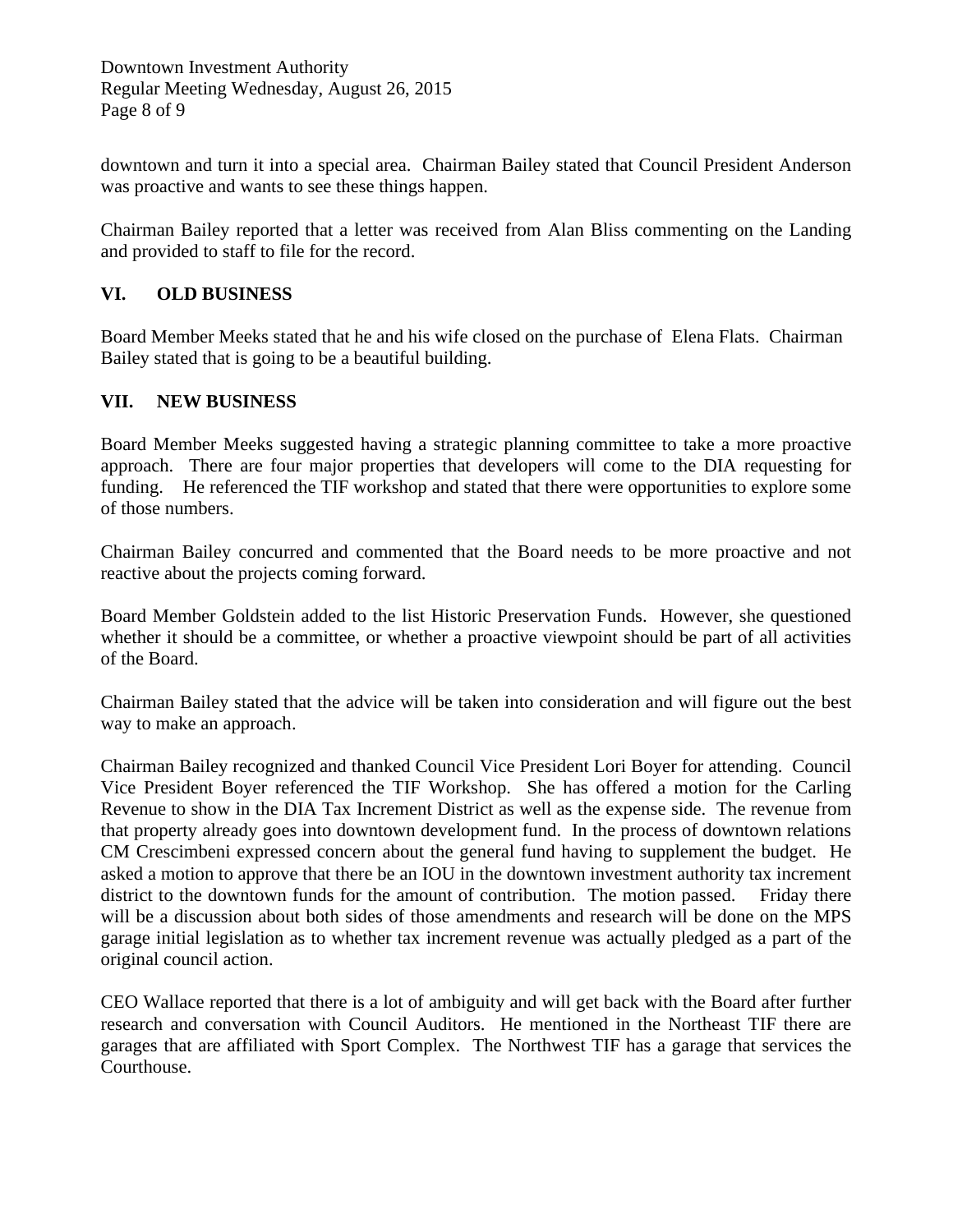Downtown Investment Authority Regular Meeting Wednesday, August 26, 2015 Page 9 of 9

Council Vice President Boyer commented on the TIF Funds. Paying the debt service that she thinks is a least arguable whether it's a citywide activity or whether it is actually an economic development activity the increment district incurs with the plan. Leave them both in or take them both out.

Board Member Barakat stated it is imperative that the second part of the idea goes through. The Board needs to give staff strong direction for this idea to be discussed at Finance committee. Vice President Boyer suggested the Board to discuss individually with the Finance committee members may be best.

Vice President Boyer said that the two amendments passed in to the CIP that took the two-way streets and wayfaring signage out of the CIP because they were not funding. The motion was made for flexibility to include them in any given year.

## **VIII. PUBLIC COMMENTS**

Public speaker cards on file with the Downtown Investment Authority.

## **ADJOURNMENT**

There being no further business, Chairman Bailey adjourned the meeting at approximately 4:46p.m.

The next DIA meeting is scheduled for Wednesday, September 30, 2015 at 2:00 p.m.

*The written minutes for this meeting are only an overview of what was discussed. For verbatim comments of this meeting, an audio CD is available upon request. Please contact Karen Underwood, at (904) 630-3492, or by email at karenu@coj.net.*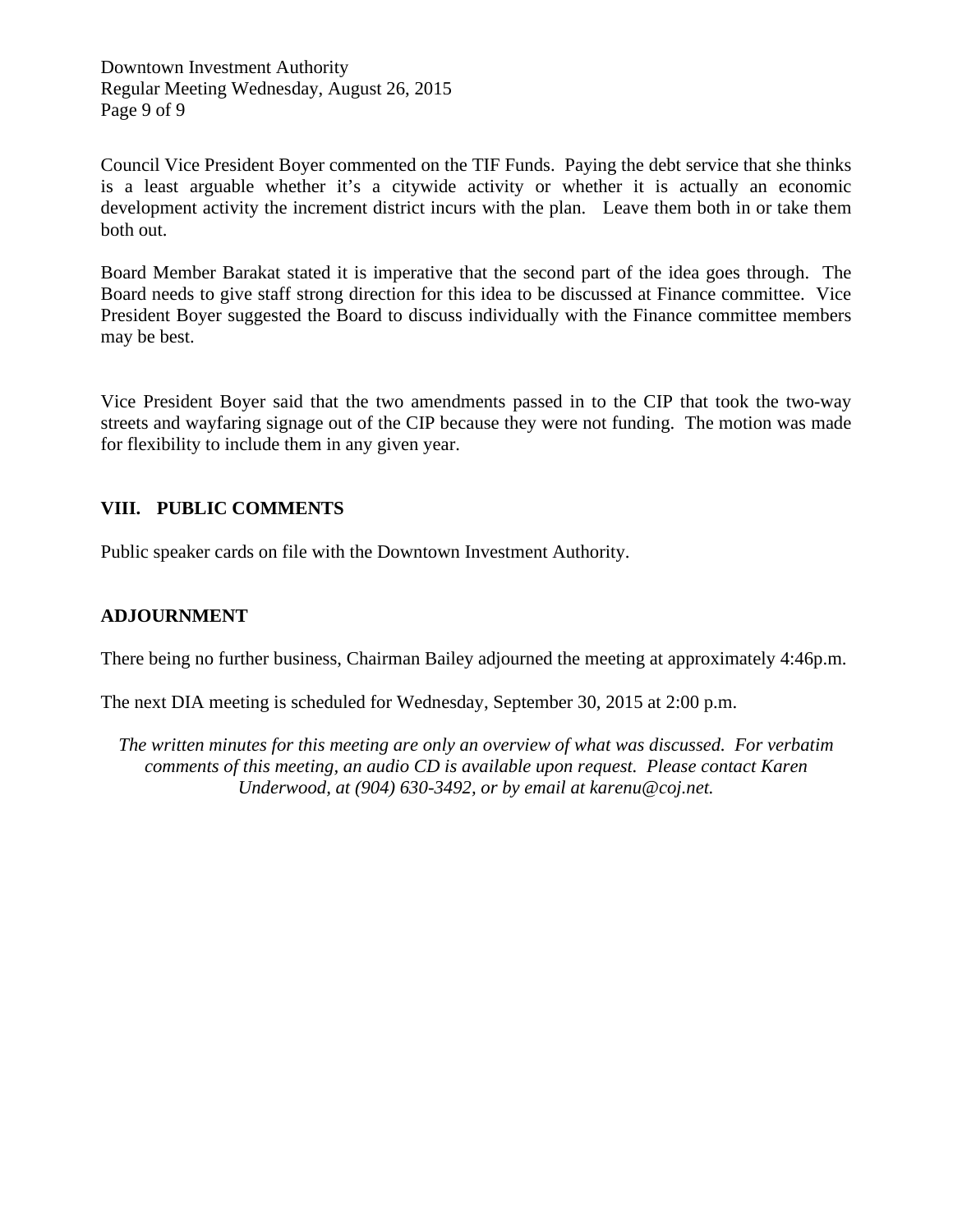**A RESOLUTION OF THE DOWNTOWN INVESTMENT AUTHORITY ("DIA") FINDING THAT THE DEVELOPMENT PLAN SUBMITTED BY ELEMENTS DEVELOPMENT OF JACKSONVILLE, LLC FOR THE DEVELOPMENT OF A CERTAIN PIECE OF PROPERTY IDENTIFIED BY DUVAL COUNTY TAX PARCEL 080096-0010 ("JEA SOUTHSIDE GENERATING STATION SITE") IS CONSISTENT WITH THE DIA'S BUSINESS INVESTMENT AND DEVELOPMENT PLAN ("BID PLAN"); APPROVING THE REQUESTED ALLOCATION OF DEVELOPMENT RIGHTS LOCATED WITHIN THE SOUTHSIDE COMPONENT OF THE DOWNTOWN CONSOLIDATED DEVELOPMENT OF REGIONAL IMPACT ("DRI") FOR PHASE I; CONDITIONALLY APPROVING THE ALLOCATION FOR PHASES II AND III; AUTHORIZING THE CHIEF EXECUTIVE OFFICER OF THE DIA TO EXECUTE THE ALLOCATION OF DEVELOPMENT RIGHTS AGREEMENT BETWEEN THE DIA AND ELEMENTS DEVELOPMENT OF JACKSONVILLE, LLC.**

**WHEREAS**, pursuant to Ordinance 2014-0560-E, DIA is the "Master Developer" with respect to the Downtown Consolidated DRI Development Order; and

**WHEREAS**, JEA issued a Request for Proposal ("RFP") for the redevelopment of the "JEA Southside Generating Station Site", which is located within the Southside component of the Downtown Consolidated DRI; and

**WHEREAS**, Elements Development of Jacksonville, LLC. responded to the RFP, was chosen by JEA to develop the site, and requires the allocation of certain development rights in order to develop the "JEA Southside Generating Station Site"; and

**WHEREAS,** Elements Development of Jacksonville, LLC. seeks to utilize development rights from Phase I, II and III of the DRI; and

**WHEREAS**, the DIA has been designated by the City of Jacksonville as the Community Redevelopment Agency for community redevelopment areas within the boundaries of Downtown pursuant to Jacksonville Ordinance Code, Title IV, Chapter 55, Part 3; and

**WHEREAS**, a Business Investment and Development Plan ("BID Plan") has been adopted , which includes an update of the North Bank and Southside Community Redevelopment Area ("CRA") Plan for Downtown, now therefore,

**BE IT RESOLVED,** by the Downtown Investment Authority: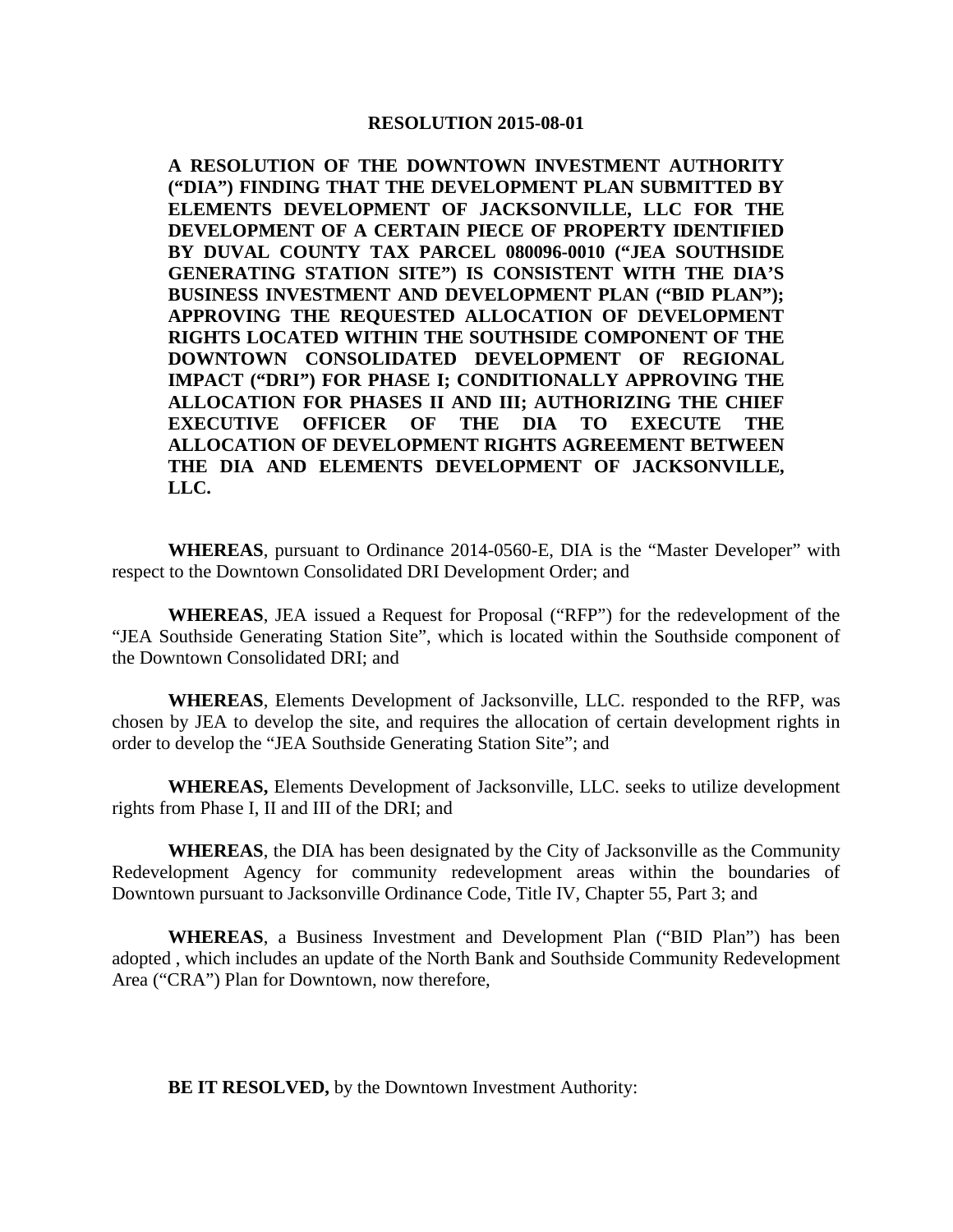RESOLUTION 2015-08-01 PAGE 2

**Section 1.** The DIA finds that the development plan submitted by Elements Development of Jacksonville, LLC, in response to the RFP issued by JEA regarding the Property identified as the former Southside Generating Station Site (RE# 080096-0010), is consistent with the BID Plan. The legal description of the property is attached hereto as **Exhibit A of Exhibit 1**.

**Section 2.** The DIA, as Master Developer for the Downtown DRI, hereby approves the requested Allocation of Development Rights for Phase I as follows:

Phase I: 500 Residential Units, 200 Hotel Rooms, 94,400 square feet of commercial/retail, and 200,000 square feet of office; and

**Section 3.** The DIA hereby approves the requested Allocation of Development Rights for Phases II and III, pending adoption of a text amendment to the City's Comprehensive Plan (Ord. 2015-306-E transmitted the requested amendment to the Florida Department of Economic Opportunity for review), which will require a site-specific Notice of Proposed Change to the DRI to apply the Mobility Plan as transportation mitigation for the following Phase II and Phase III development rights:

Phase II: 200 residential units and 100,000 square feet of commercial/retail; and

Phase III: 470 residential units and 94,100 square feet of commercial/retail.

**Section 4.** This allocation is conditioned on the parties entering into a Development Agreement with the DIA by August 26, 2017.

**Section 5.** The DIA Chief Executive Officer is hereby authorized to execute the Allocation of Development Rights Agreement in substantially the same form as attached hereto as **Exhibit 1.**

**Section 6.** This resolution shall become effective upon its approval by the DIA, and execution of the Chairman, this  $26<sup>th</sup>$  day of August, 2015.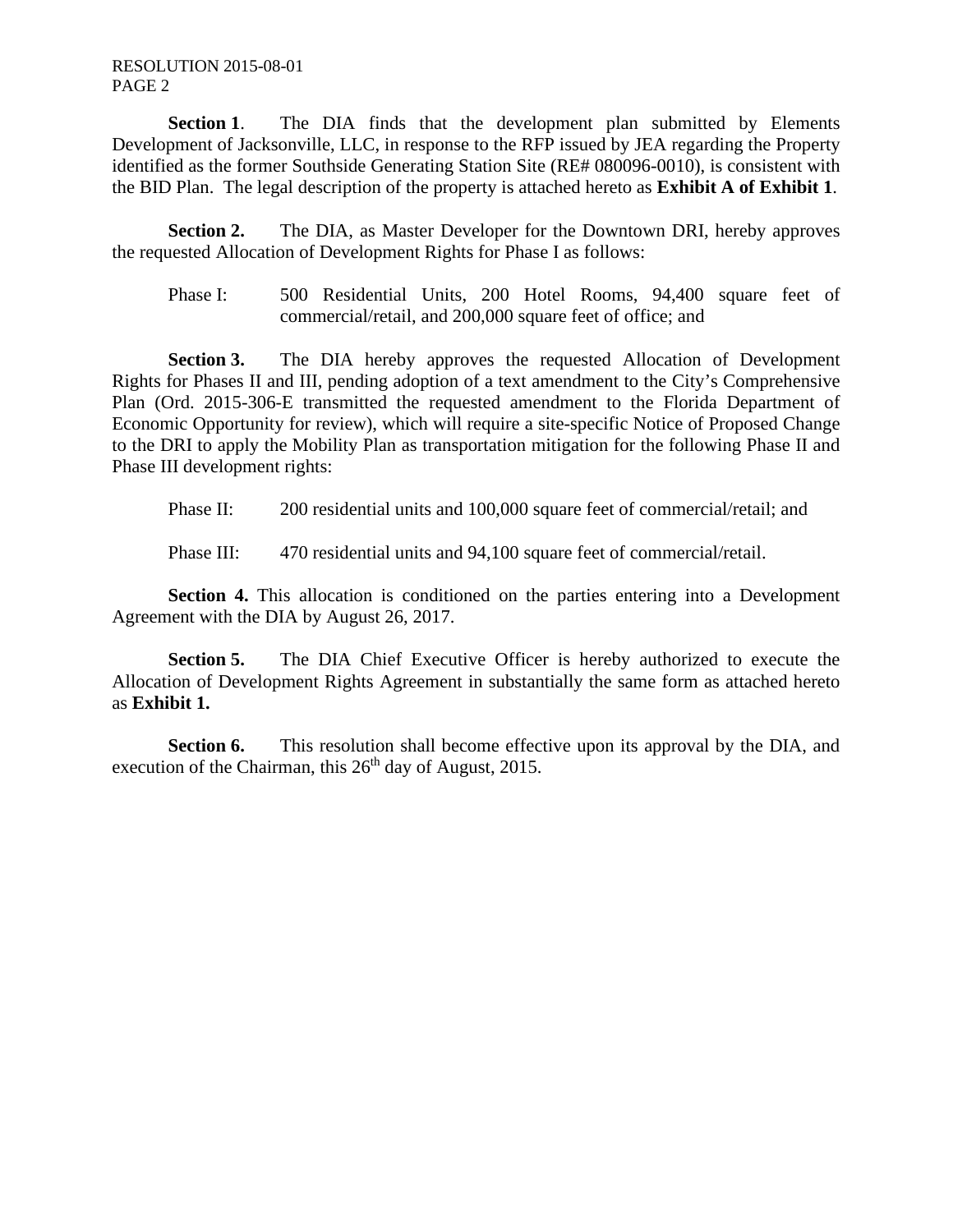RESOLUTION 2015-08-03 PAGE 2

| WITNESS: | DOWNTOWN INVESTMENT AUTHORITY |  |
|----------|-------------------------------|--|
|          |                               |  |

James Bailey, Jr., Chairman

VOTE: In Favor: \_\_\_\_\_\_ Opposed: \_\_\_\_\_ Abstained: \_\_\_\_\_\_

\_\_\_\_\_\_\_\_\_\_\_\_\_\_\_\_\_\_\_\_\_\_ \_\_\_\_\_\_\_\_\_\_\_\_\_\_\_\_\_\_\_\_\_\_\_\_\_\_\_\_\_\_\_\_\_\_\_\_\_\_

FORM APPROVAL:

Office of General Counsel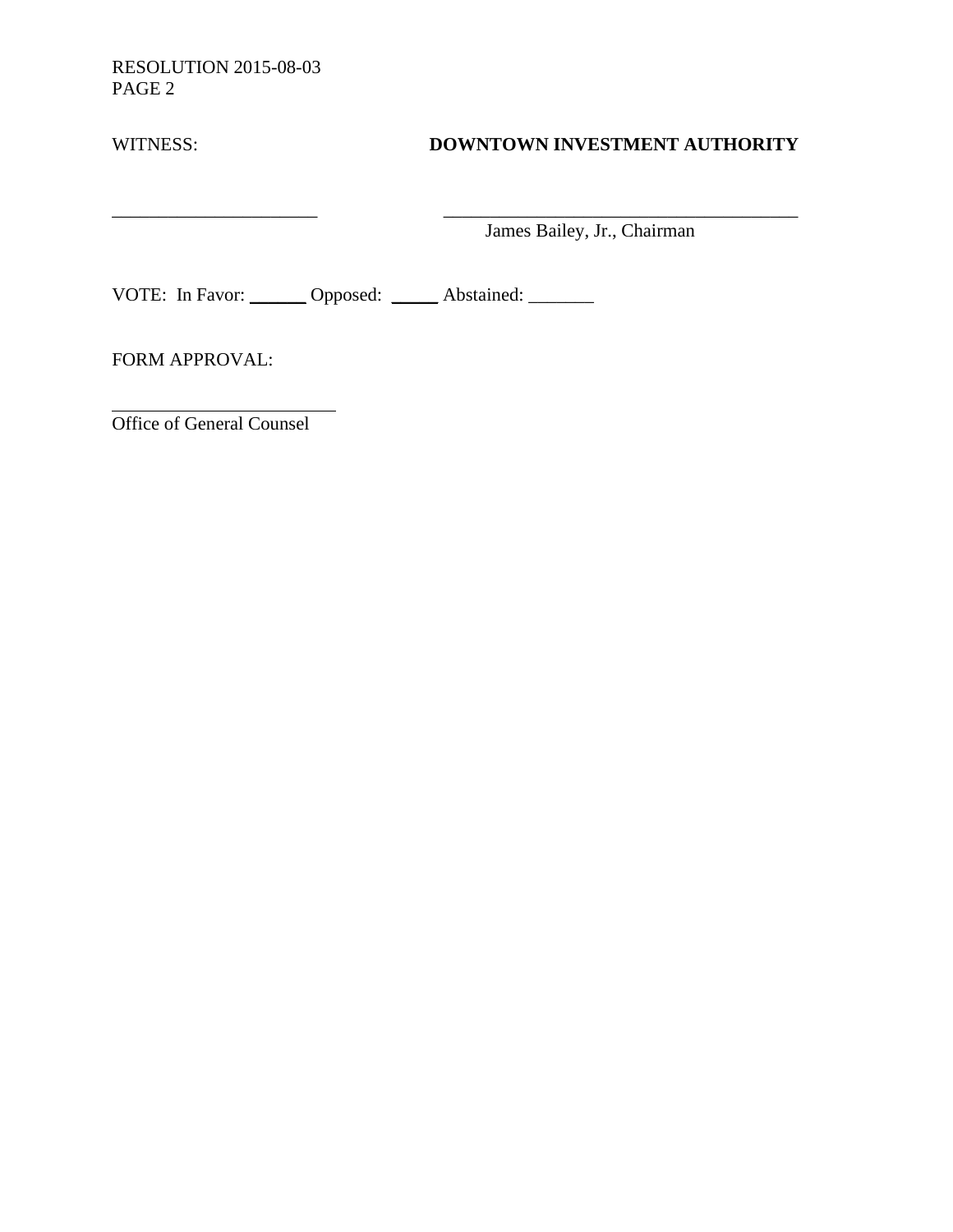#### **ALLOCATION OF DEVELOPMENT RIGHTS AGREEMENT**

THIS ALLOCATION OF DEVELOPMENT RIGHTS AGREEMENT (hereinafter the "Agreement") is made and entered into this day of  $\qquad \qquad$ , 2015 (the "Effective Date"), between **THE DOWNTOWN INVESTMENT AUTHORITY** (hereinafter the "DIA"), a and **ELEMENTS DEVELOPMENT OF JACKSONVILLE**, and ELEMENTS DEVELOPMENT OF JACKSONVILLE, LLC, (hereinafter the "Developer") a Florida limited liability company.

#### **Background Facts**

A. The Southside DRI is a Development of Regional Impact ("DRI") created pursuant to Resolution 82-802-378 adopted by the Jacksonville City Council on January 10, 1983, which was the original Development Order for the Southside DRI. The Southside DRI was consolidated with the Northside East DRI and the Northside West DRI by Ordinance 92-392- 489, adopted June 9, 1992, into the Consolidated Downtown Development of Regional Impact ("Consolidated Downtown DRI"). The Consolidated Downtown DRI has been amended numerous times.

B. The DIA is the master developer of the Consolidated Downtown DRI.

C. The Developer is under contract with JEA to purchase certain property located within the geographic boundaries of the Southside DRI, as more specifically described on attached **Exhibit A** (the "Property"), which term "Property" shall also include any additional property adjacent to or near the Property if acquired by the Developer or an affiliated entity subsequent to the Effective Date of this Agreement.

D. The Development Order ("Development Order") for the Southside DRI, as amended and consolidated into the Consolidated Downtown DRI, consists of the following documents: Resolution 82-802-378 adopted January 10, 1983; Resolution 86-486-143, adopted April 8, 1986; Resolution 86-814-285 adopted July 1, 1986; Resolution 86-1343-447, adopted December 16, 1986; Resolution 87-1404-458, adopted December 29, 1987; Ordinance 91-946-363, adopted September 30, 1991; Ordinance 92-392-489, adopted June 9, 1992; Ordinance 92-1701-1143, adopted October 27, 1992; Ordinance 93-181-71, adopted March 12, 1993; Ordinance 93-1693- 839, adopted October 12, 1993; Ordinance 93-1871-1164, adopted December 28, 1993; Ordinance 93-2166-1310, adopted February 14, 1994; Ordinance 93-2175-1286 adopted February 1, 1994; Ordinance 94-409-314, adopted June 23, 1994; Ordinance 94-873-481, adopted August 29, 1994; Ordinance 94-1093-622 adopted November 4, 1994; Ordinance 95- 341-201, adopted May 3, 1995; Ordinance 96-633-373, adopted August 13, 1996; Ordinance 96- 711-404, adopted September 11, 1996; Ordinance 96-814-476, adopted October 8, 1996; Ordinance 96-604-455, adopted September 27, 1996; Ordinance 98-252-E, adopted May 26, 1998; Ordinance 98-477-E, adopted July 28, 1998; Ordinance 98-873-E, adopted November 24, 1998; Ordinance 99-822-E, adopted September 20, 1999; Ordinance 2001-298-E, adopted June 12, 2001; Ordinance 2001-414-E, adopted May 22, 2001; Ordinance 2001-839-E, adopted October 29, 2001; Ordinance 2002-755-E, adopted October 27, 2002; Ordinance 2004-111-E, adopted March 23, 2004; Ordinance 2005-391-E, adopted May 10, 2005, Ordinance 2005-854-E adopted August 30, 2005; Ordinance 2005-855-E adopted October 17, 2005; and Ordinance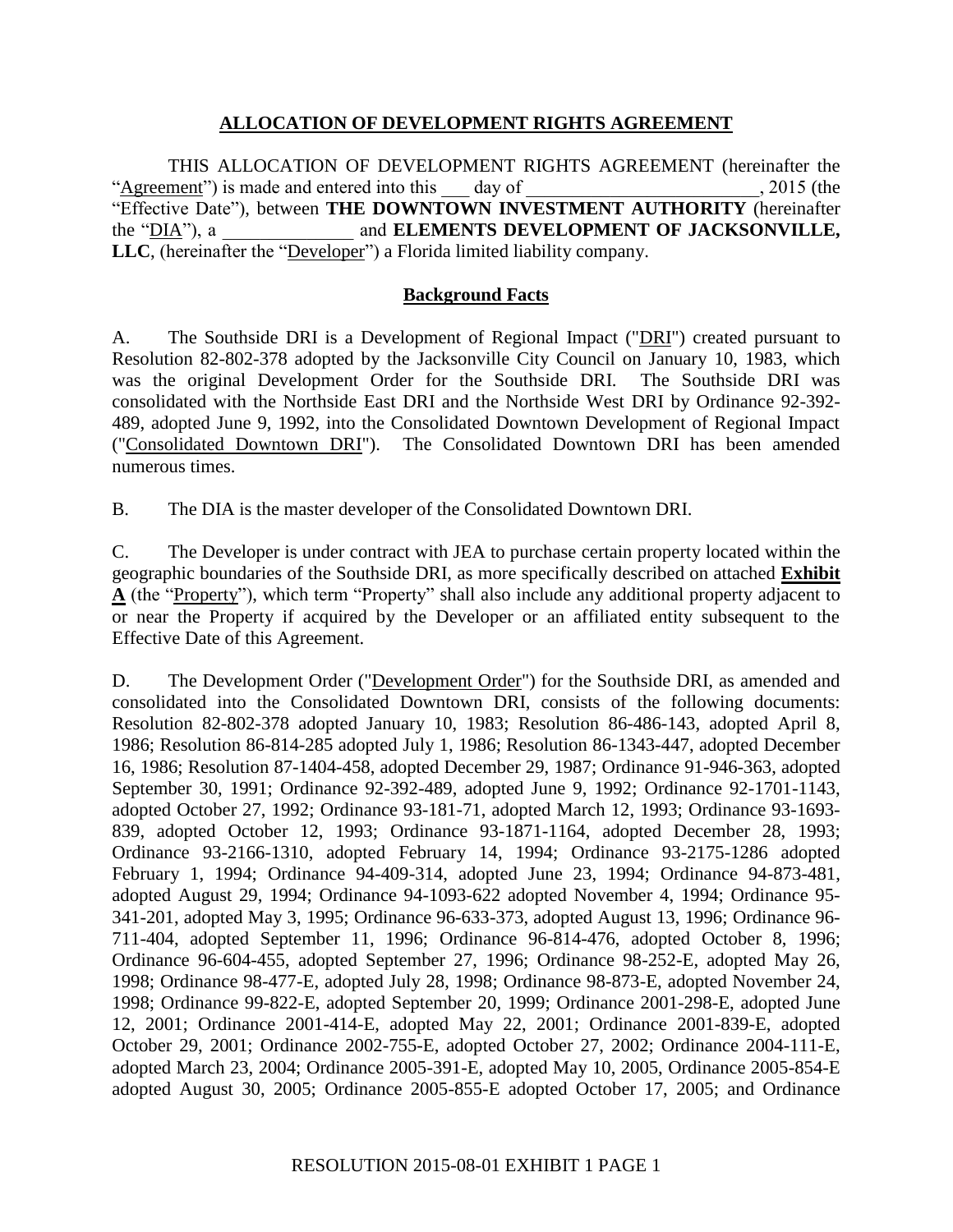2007-659-E, adopted April 22, 2008. (The foregoing resolution and ordinance history is included for information purposes only and any omission or error in the ordinances and/or resolutions listed shall not be considered material).

E. The Consolidated Downtown DRI Development Order, as amended, grants certain transferrable development rights to the DIA.

F. The City of Jacksonville Comprehensive Plan Future Land Use Element Policies 2.3.10 and 2.3.16 (the "Policies") provide that transportation mitigation associated with the Consolidated Downtown DRI Phase II and Phase III development rights will be satisfied per the Mobility Plan. The City of Jacksonville is in the process of amending the Policies (as evidenced by the transmittal of Ordinance 2015-306-E) to reflect that the Consolidated Downtown DRI Phase II and Phase III development rights may be used prior to the end of Phase I of the Consolidated Downtown DRI subject to the Mobility Plan (the "Comp Plan Amendment"). Transportation mitigation associated with the Consolidated Downtown DRI Phase I development rights has been satisfied as reflected in the Consolidated Downtown DRI Development Order. For purposes of this Agreement, the Mobility Plan means the 2030 Mobility Plan (including the 2030 Multi-Modal Transportation Study) adopted by the City Council and the provisions codified in Chapter 655 of the Ordinance Code.

NOW THEREFORE, in consideration of the Developer's submittal of the draft land use and entitlement applications on July 29, 2015 and August 10, 2015 and the Developer's substantial efforts and expense to prepare a plan for the proposed redevelopment of the Property, which redevelopment has been identified in the Southside Community Redevelopment Area Plan and approved Business Investment and Development Plan (as adopted under Ordinance 2014- 560-E) as a catalyst site that will assist in spurring additional redevelopment within the downtown area and other good and valuable consideration, the parties hereto agree that the above background facts are true and correct and further as follows:

## 1. **Allocation of Development Rights.**

a. The DIA hereby assigns to Developer, its respective successors and assigns, for the development of all or any portion of the Property and subject to the conditions and limitations set forth in this Agreement, the right to develop the following Southside DRI uses:

| <b>DRI PHASE</b> | <b>ALLOCATION</b>                     |
|------------------|---------------------------------------|
| Phase I          | 500 residential units                 |
|                  | 200 hotel rooms                       |
|                  | 94,400 commercial/retail square feet  |
|                  | 200,000 office square feet            |
|                  |                                       |
|                  |                                       |
| Phase II         | 200 residential units                 |
|                  | 100,000 commercial/retail square feet |
| Phase III        | 470 residential units                 |
|                  | 94,100 commercial/retail square feet  |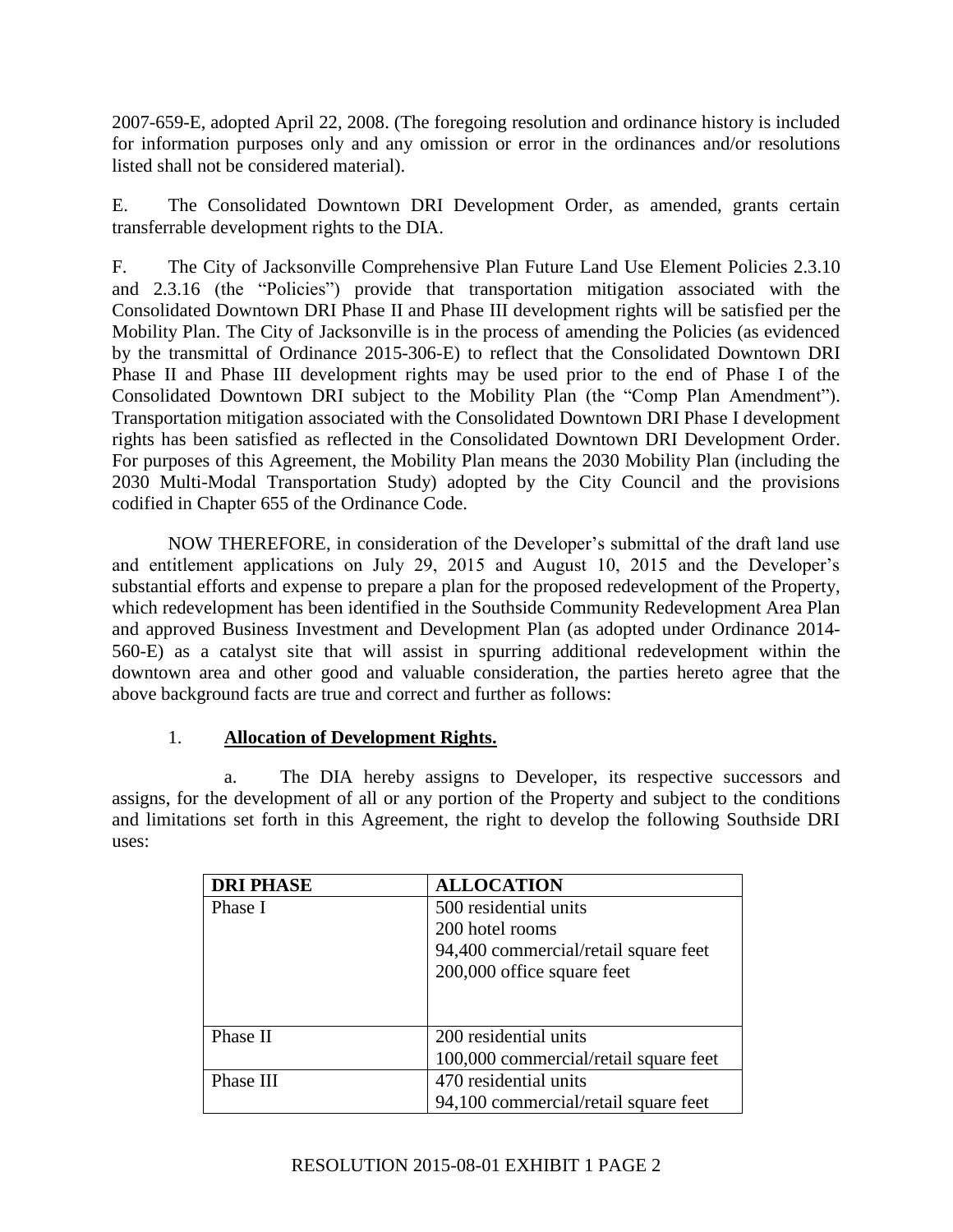(the "Development Rights").

- i. The Development Rights shall only be used on the Property. Use of the Property shall be limited to the Development Rights.
- ii. All of the other DRI development rights provided for in the Consolidated Downtown DRI Development Order and not previously allocated by the City of Jacksonville and/or DIA shall remain allocated to the DIA.
- iii. The assignment of the Consolidated Downtown DRI Phase II and Phase III Development Rights (as set forth above) to the Developer (and its successors and assigns) shall be conditioned and effective upon the adoption and approval of the Comp Plan Amendment by the Jacksonville City Council.
- iv. If marina slips are added to or allowed under the Southside portion of the Consolidated Downtown DRI above those already allocated to developers, subsequent to the Effective Date of this Agreement, then the first 125 marina slips so added or allocated shall be deemed then assigned by DIA (or its successor in interest as master developer under the Consolidated Downtown DRI) to the Developer (and its successors and assigns, as of the date such slips are added or allowed) for use in development of the Property consistent with this Agreement and the term "Development Rights" shall also include the marina slips assigned to the Developer under this subsection. The DIA (or its successor in interest as master developer under the Consolidated Downtown DRI) and Developer each agree to execute and deliver to each other such additional documents the requesting party may request to fully effectuate the assignment under this Agreement. The DIA hereby approves such additional documents and authorizes its CEO to execute such documents without further DIA Board action.
- v. The Developer shall be allowed to carryforward any unused Development Rights into subsequent Consolidated Downtown DRI Phases and the expiration or termination of a Consolidated Downtown DRI Phase shall not preclude the use of any of the Development Rights, provided the Development Rights are mitigated for as provided for in Section 2 below.
- vi. The Developer may accelerate the beginning date of the Consolidated Downtown DRI Phase II and Phase III Development Rights, provided the Development Rights are mitigated for as provided in Section 2 below.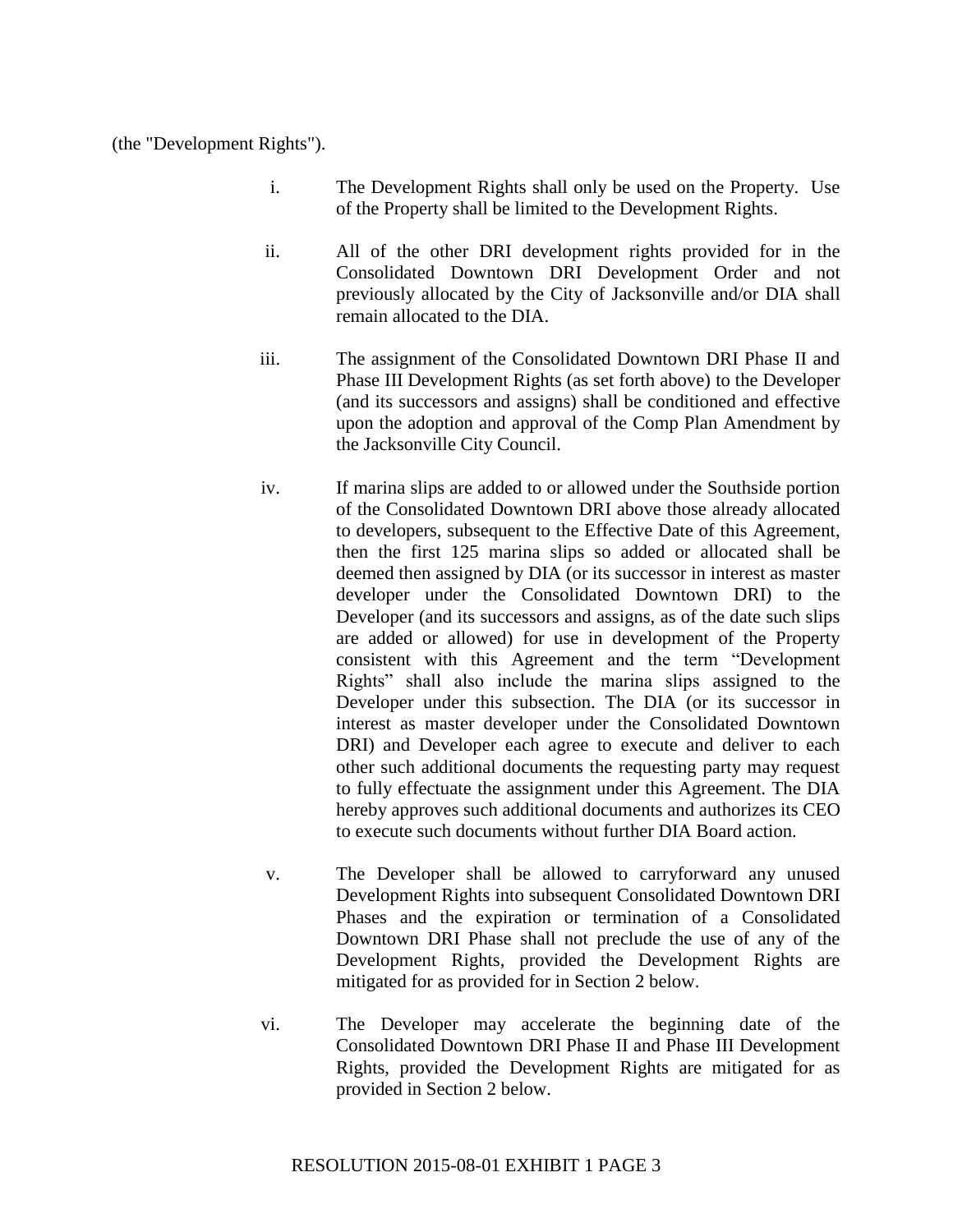b. The Development Rights allocated herein shall be binding upon and inure to the benefit of the Developer and its successors and assigns and shall only be allowed for development of the Property. The Developer may assign or transfer (or collaterally assign as to lenders) the Development Rights and its rights and obligations under this Agreement in whole or in part to any owner(s) and/or developer(s) of the Property or any portion thereof and as to any lenders providing any financing as to any part of the Property (a "Permitted Assignee"). Any assignment shall be in writing, and shall not require the prior consent of the DIA, and shall automatically constitute a release of the assignor from any obligations of assignor which are assigned to and assumed by any Permitted Assignee. The applicable Permitted Assignee shall provide written notice of the applicable assignment under this Agreement to the DIA.

2. **Mitigation.** The DIA, as the master developer of the Consolidated Downtown DRI, acknowledges that the sole transportation mitigation for impacts associated with the Development Rights assigned herein shall be the Mobility Plan for the Consolidated Downtown DRI Phase II and Phase III Development Rights. There are no Consolidated Downtown DRI Development Order transportation mitigation requirements associated with impacts for the Consolidated Downtown DRI Phase I Development Rights because the required mitigation has been satisfied.

3. **Proposed DRI Modification.** A Notice of Proposed Change ("NOPC") to the Consolidated Downtown DRI Development Order is required to develop the Property in order to (among other things) conform the transportation mitigation requirements for development of the Property with City of Jacksonville 2030 Comprehensive Plan Future Land Use Element Policies 2.3.10 and 2.3.16 (as proposed to be amended in the Comp Plan Amendment).

## 4. **Vested Status.**

In the event the DIA amends the Consolidated Downtown DRI Development Order by filing an NOPC or some other form of modification to extend the Phase I duration past December 31, 2017, to modify any other aspect of the Consolidated Downtown DRI Phasing Schedule or any other modification to the Consolidated Downtown DRI Development Order, such modification shall not impact the allocation of Development Rights set forth herein, the required mitigation associated with the Development Rights as set forth herein or operate in a manner to prevent the development of the Property as provided for herein.

b. No rescission, termination or abandonment of the Consolidated Downtown DRI Development Order by the City or DIA or the State of Florida shall constitute a termination of the right to develop the Property with the Development Rights and associated density and intensity assigned or to be assigned in this Agreement or otherwise impair such rights, so long as the development of the Property with the Development Rights is consistent with the applicable zoning, the Comprehensive Plan land use requirements, the DIA's Business Investment and Development Plan ("BID Plan") dated February 2015 (except as to any deviation authorized under Section 656.361.22, Zoning Code), and this Agreement.

c. In the event the City and DIA do not rescind or abandon the Consolidated Downtown DRI Development Order by the Consolidated Downtown DRI Phase I expiration date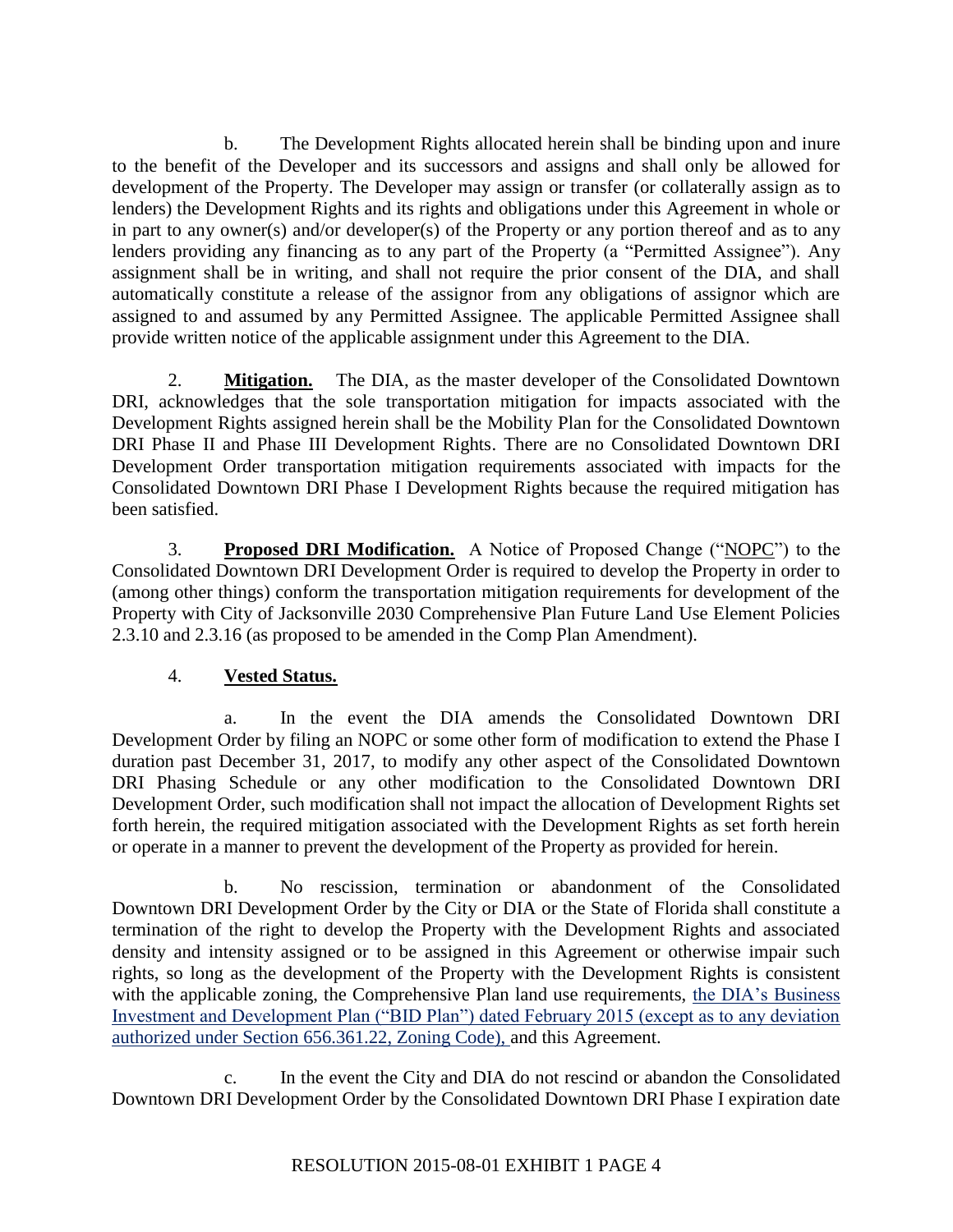(currently December 31, 2017), or extend the Consolidated Downtown DRI Phase I past December 31, 2017, such extension of the Consolidated Downtown DRI Phase I or continued existence of the Consolidated Downtown DRI Development Order shall not constitute a termination of the right to develop the Property with the Development Rights and associated density and intensity assigned or to be assigned in this Agreement or otherwise impair such rights so long as the development of the Property with the Development Rights is consistent with this Agreement.

5. **Notice.** Any contract or agreement for sale of any portion of the Property shall contain a provision in the following form:

The property described herein is part of the Consolidated Downtown Development of Regional Impact and is subject to a Development Order, which imposes conditions, restrictions, and limitations upon the use and development of the subject property which are binding upon each successor and assign. The Development Order does not constitute a lien, cloud, or encumbrance of real property or actual or constructive notice of the same. A copy of the Development Order may be reviewed at the office of the Planning and Development Department, Jacksonville, Florida, or at the office of the Florida Department of Economic Opportunity, Tallahassee, Florida.

6. **Information.** In order to facilitate the DIA's monitoring and reporting requirements under the Consolidated Downtown DRI Development Order, the Developer agrees to cooperate fully with the DIA by providing such information, documents, and assistance as the DIA may reasonably request concerning the use of the Development Rights.

7. **Counterparts.** This Agreement may be executed in two (2) or more counterparts, each of which is considered and shall be deemed to be an original.

**[The remainder of this page is intentionally left blank.]**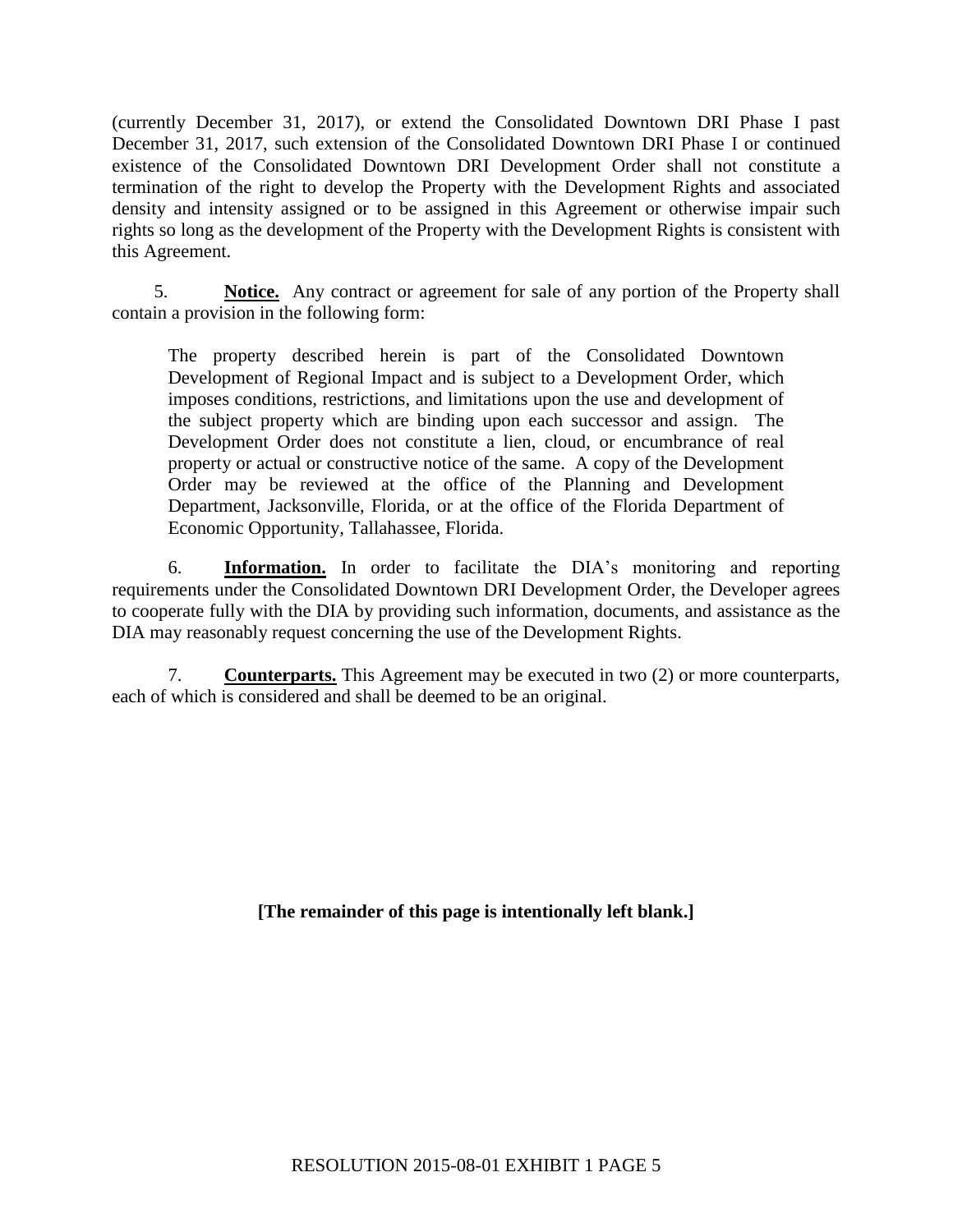**IN WITNESS WHEREOF**, the DIA and the Developer have executed this Agreement as of the date first above written.

**DOWNTOWN INVESTMENT AUTHORITY** 

 $By:$ 

\_\_\_\_\_\_\_\_\_\_\_\_\_\_\_\_\_\_\_\_\_\_\_\_\_\_\_\_\_\_\_\_ Aundra Wallace, CEO

Print Name: \_\_\_\_\_\_\_\_\_\_\_\_\_\_\_\_\_\_\_\_\_

\_\_\_\_\_\_\_\_\_\_\_\_\_\_\_\_\_\_\_\_\_\_\_\_\_\_\_\_\_\_\_\_ Print Name:

Form Approved:

**WITNESSES** 

| By:                              |  |
|----------------------------------|--|
| <b>Office of General Counsel</b> |  |

STATE OF FLORIDA COUNTY OF DUVAL

Sworn to and subscribed before me this \_\_\_\_\_\_ day of \_\_\_\_\_\_\_\_\_\_, 2015, by Aundra Wallace, the CEO of the Downtown Investment Authority, who is personally known to me or who has produced valid driver's license identification and who has taken an oath.

> Notary Public, State of Florida Name:

| <b>My Commission Expires</b> |  |
|------------------------------|--|
| My Commission Number is:     |  |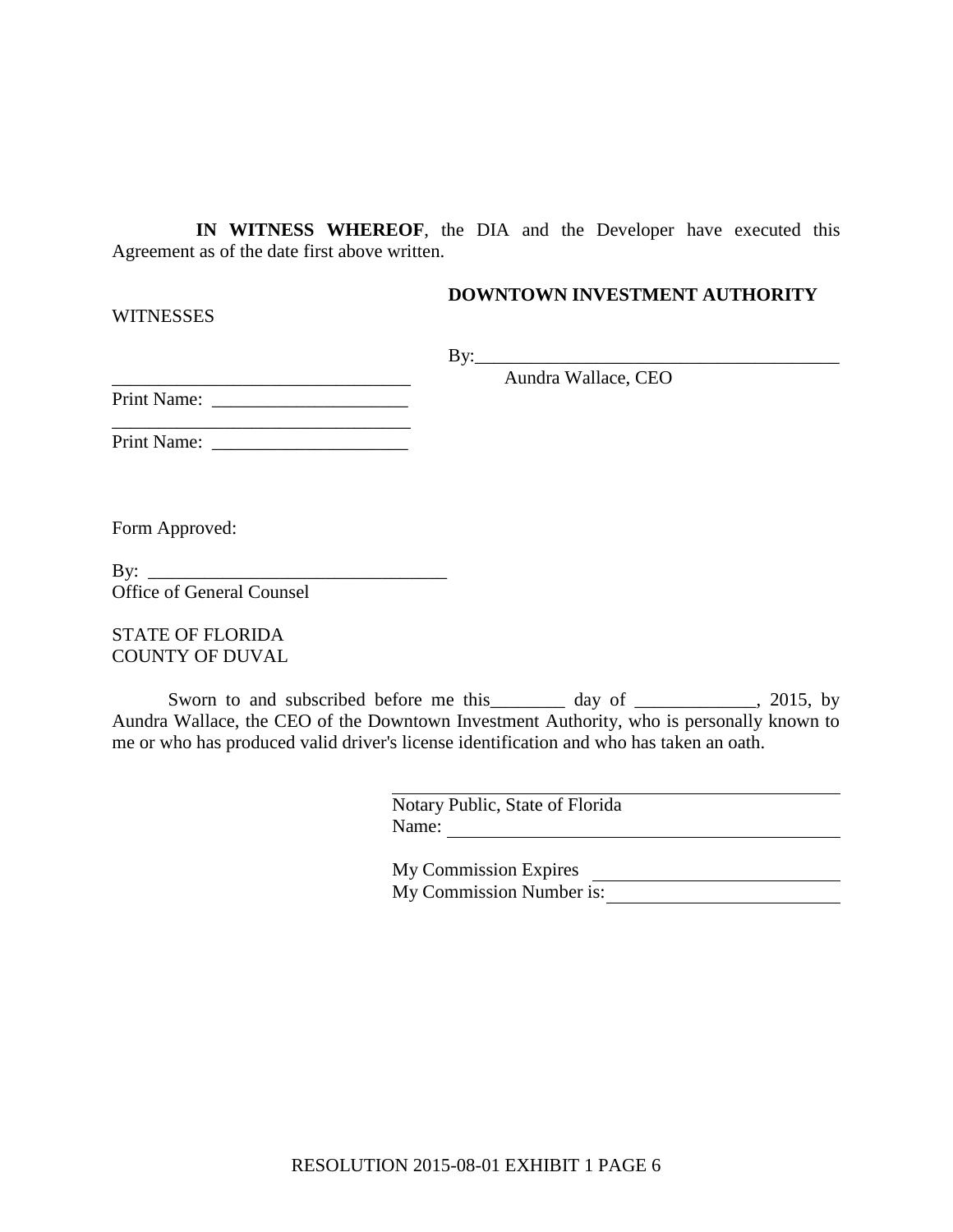| WITNESSES:                                                  | JACKSONVILLE, LLC, a Florida limited liability<br>company                                                                                                                                                                                                                                                                                                                                                                                          |
|-------------------------------------------------------------|----------------------------------------------------------------------------------------------------------------------------------------------------------------------------------------------------------------------------------------------------------------------------------------------------------------------------------------------------------------------------------------------------------------------------------------------------|
|                                                             |                                                                                                                                                                                                                                                                                                                                                                                                                                                    |
| <u> 1989 - Andrea Brand, amerikansk politiker (d. 1989)</u> |                                                                                                                                                                                                                                                                                                                                                                                                                                                    |
|                                                             |                                                                                                                                                                                                                                                                                                                                                                                                                                                    |
|                                                             | Its: $\frac{1}{\sqrt{1-\frac{1}{2}} \cdot \frac{1}{2} \cdot \frac{1}{2} \cdot \frac{1}{2} \cdot \frac{1}{2} \cdot \frac{1}{2} \cdot \frac{1}{2} \cdot \frac{1}{2} \cdot \frac{1}{2} \cdot \frac{1}{2} \cdot \frac{1}{2} \cdot \frac{1}{2} \cdot \frac{1}{2} \cdot \frac{1}{2} \cdot \frac{1}{2} \cdot \frac{1}{2} \cdot \frac{1}{2} \cdot \frac{1}{2} \cdot \frac{1}{2} \cdot \frac{1}{2} \cdot \frac{1}{2} \cdot \frac{1}{2} \cdot \frac{1}{2} \$ |
|                                                             |                                                                                                                                                                                                                                                                                                                                                                                                                                                    |
| <b>STATE OF</b>                                             |                                                                                                                                                                                                                                                                                                                                                                                                                                                    |

COUNTY OF

| Sworn to and subscribed before me this | dav<br>$\mathbf{O}$ |  |
|----------------------------------------|---------------------|--|
|                                        |                     |  |

Elements Development of Jacksonville, LLC, a Florida limited liability company, on behalf of the company, who is personally known to me or who has produced valid driver's license identification and who has taken an oath.

| Notary Public, State of |  |
|-------------------------|--|
| Name:                   |  |

**ELEMENTS DEVELOPMENT OF** 

My Commission Expires My Commission Expires<br>My Commission Number is:

G:\Gov't Operations\DIA\Resolutions\8.26 Reso Ex. B.Allocation Agreement.docx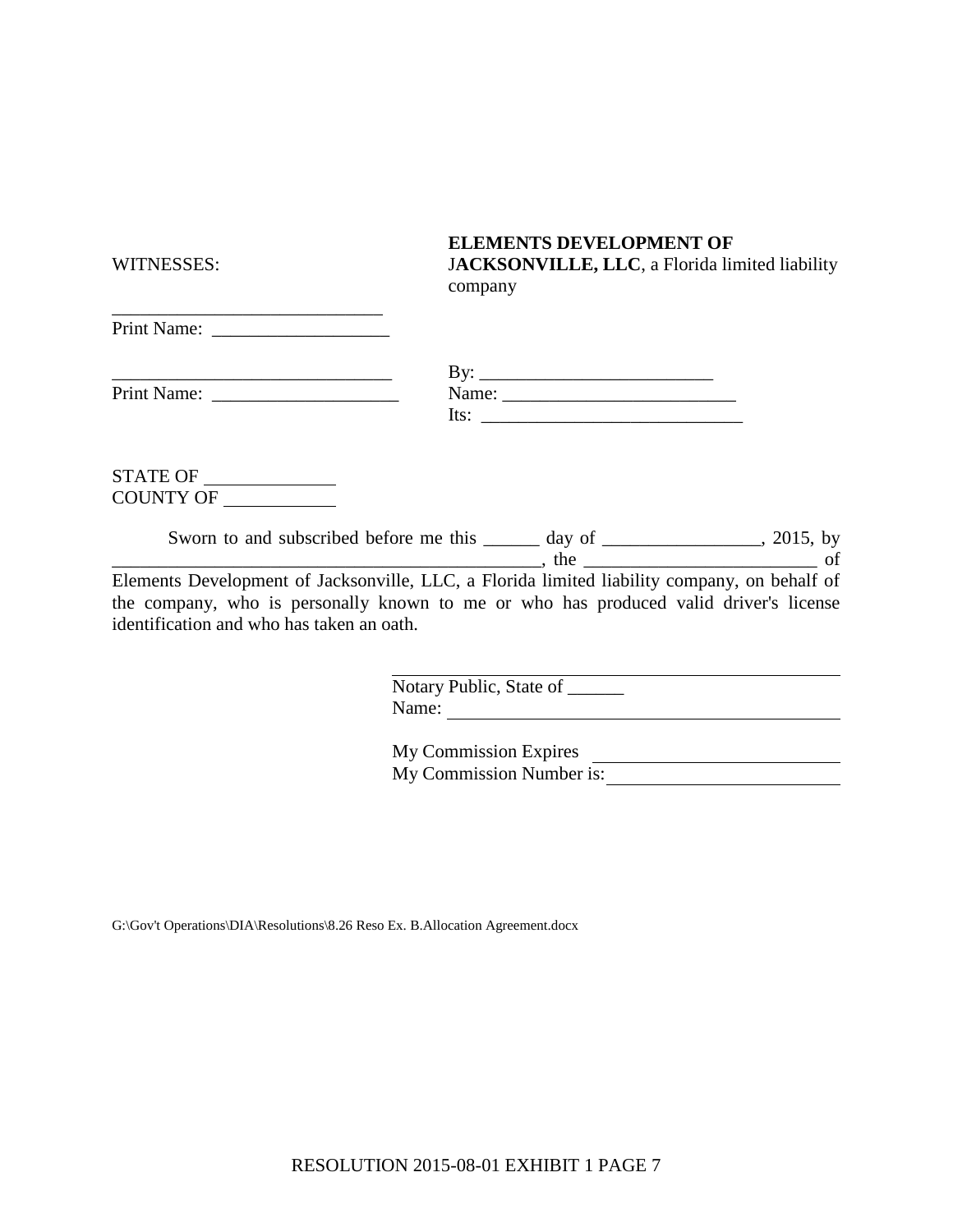#### **A RESOLUTION OF THE DOWNTOWN INVESTMENT AUTHORITY ("DIA") APPROVING A SCOPE OF SERVICES, INCLUDED AS EXHIBIT 'A' TO THIS RESOLUTION, FOR THE PROCUREMENT OF PROFESSIONAL SERVICES RELATING TO DOWNTOWN LIGHTING IMPROVEMENTS. AUTHORIZING THE DIA CHIEF EXECUTIVE OFFICER TO NEGOTIATE AND EXECUTE CONTRACTS IN ACCORDANCE WITH THE SCOPE OF SERVICES.**

**WHEREAS**, the Downtown Investment Authority ("DIA") has been designated by the City of Jacksonville as the Community Redevelopment Agency for community redevelopment areas within the boundaries of Downtown pursuant to Jacksonville Municipal Code, Title IV, Chapter 55, Part 3; and

**WHEREAS**, a Business Investment and Development Plan ("BID Plan") has been adopted pursuant to section 55.308(5), Ordinance Code, which includes an update of the Community Redevelopment Area ("CRA") Plans for Downtown consisting of the Southside CRA and the Northbank CRA, as well as a Business Investment Plan; and

**WHEREAS**, pursuant to Code Section 55.308, all development and redevelopment must be consistent with the BID Plan; and

**WHEREAS**, Downtown lighting improvements are specifically identified as projects in the BID Plan; and

**WHEREAS,** the Mayor's Office has included \$480,000 in the proposed Capital Improvement Program for FY 15-16 and an additional \$270,000 for FY 16-17; and

**WHEREAS,** the Jacksonville Sheriff's Office performed a "Downtown Lighting Evaluation" in 2014, which identified areas within Downtown that require significant lighting improvements in order to improve safety; and

**WHEREAS,** DIA finds it necessary to procure professional services for program implementation.

**BE IT RESOLVED,** by the Downtown Investment Authority:

**Section 1.** The DIA finds that the recitals set forth above are true and correct and are incorporated herein by this reference.

Section 2. The DIA approves the Scope of Services included as Exhibit 'A', and authorizes the Chief Executive Officer, in conjunction with the Department of Public Works, to negotiate and execute contracts for professional services in accordance with the Scope of Services.

**Section 3.** This resolution shall become effective upon its approval by the DIA this  $26<sup>th</sup>$  day of August, 2015.

WITNESS: DOWNTOWN INVESTMENT AUTHORITY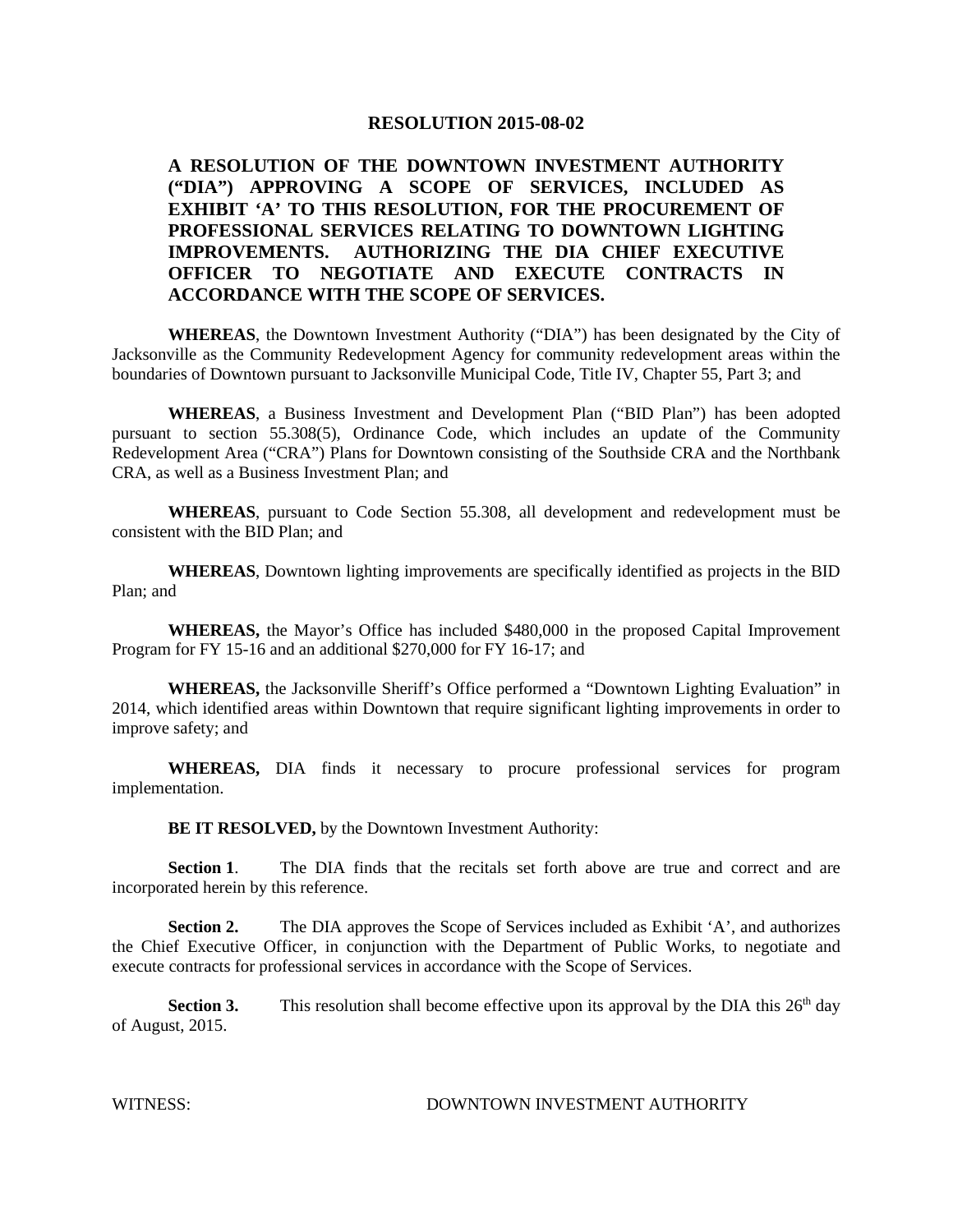Jim Bailey, Chairman

\_\_\_\_\_\_\_\_\_\_\_\_\_\_\_\_\_\_\_\_\_\_ \_\_\_\_\_\_\_\_\_\_\_\_\_\_\_\_\_\_\_\_\_\_\_\_\_\_\_\_\_\_\_\_\_\_\_\_\_\_

VOTE: In Favor: \_\_\_\_\_\_\_\_ Opposed: \_\_\_\_\_\_\_\_ Abstained: \_\_\_\_\_\_\_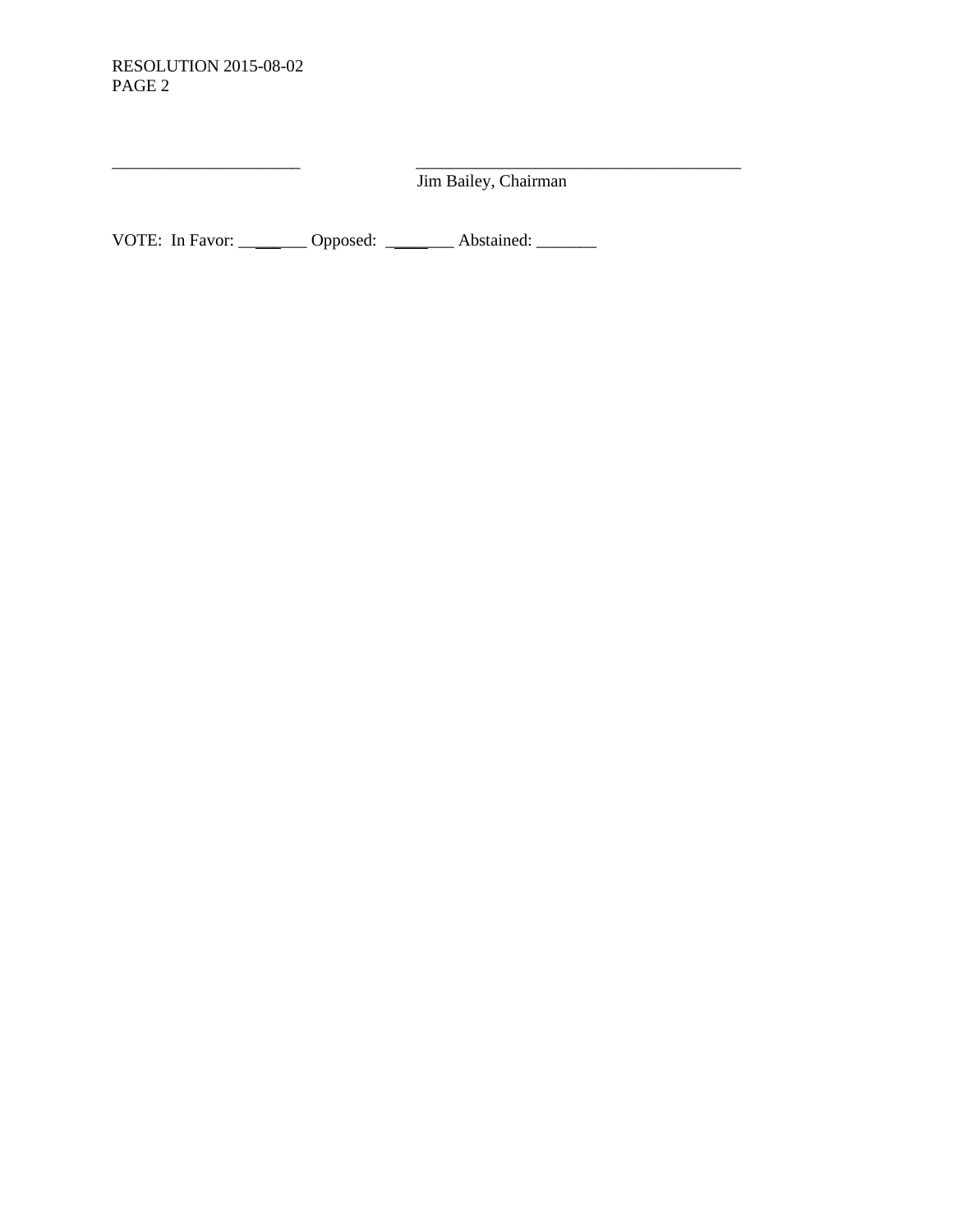Exhibit A and Exhibit B are not ADA-compliant but are available upon request via the DIA contact form or a public records request. We appreciate your patience.

**Note:** The City of Jacksonville and the Downtown Investment Authority are committed to making its website compliant with all state and federal laws, as well as accessible to as many people as possible. The City is currently developing a procedure to make all documents posted on the City's website readable via screen reader. **In the meantime, public records that are not currently accessible via screen reader will not be posted to the City's website but remain available pursuant to a public records request.** To submit a public records request online visit [MyJax](https://myjax.custhelp.com/app/answers/detail/a_id/1169) or call (904) 630-CITY and provide a description of the documents being requested. For documents requiring screen reader compatibility requests will be directed to the originator of the correspondence.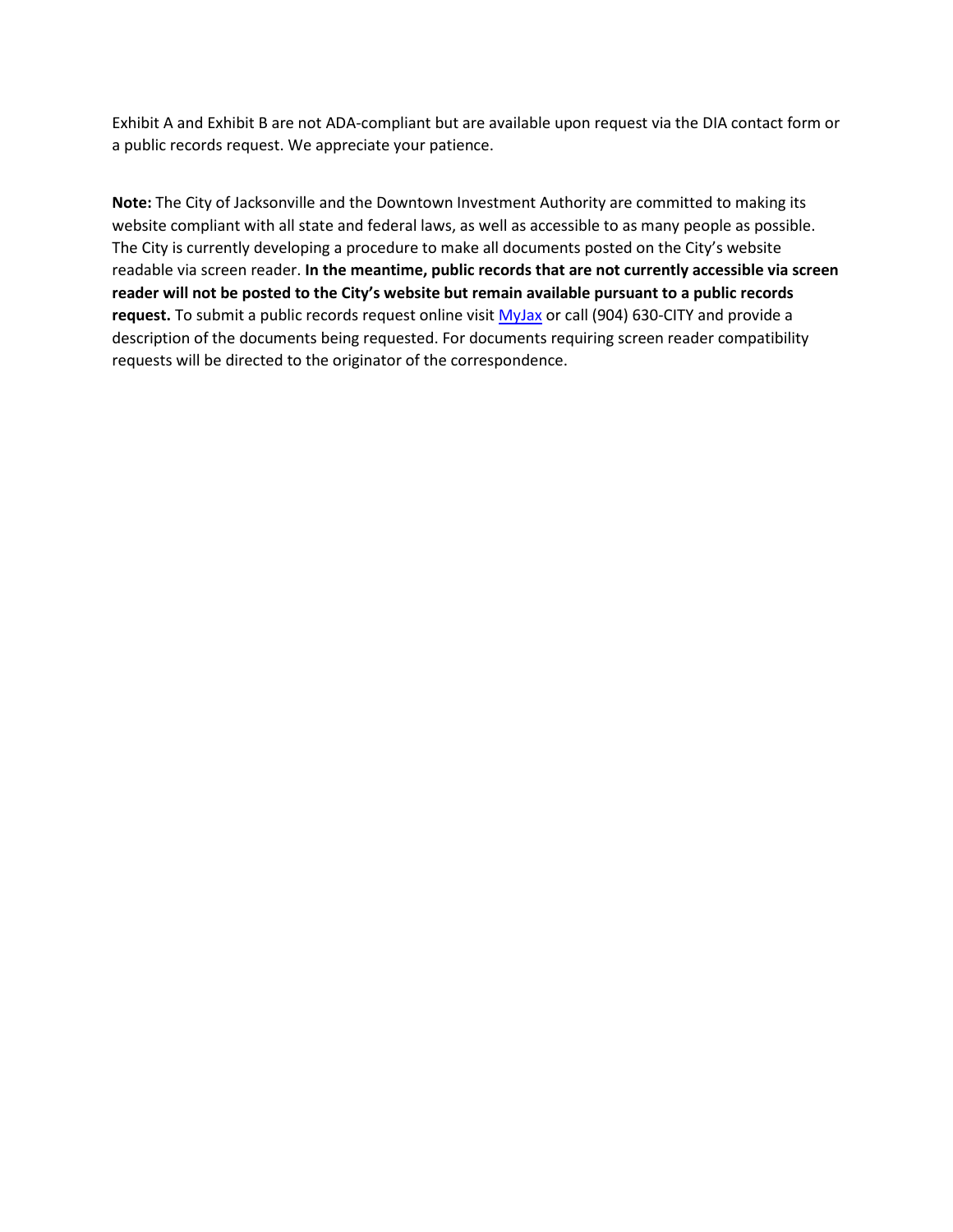**A RESOLUTION OF THE DOWNTOWN INVESTMENT AUTHORITY SUPPORTING THE EXECUTION OF A REDEVELOPMENT AND INCENTIVE AGREEMENT BETWEEN THE DOWNTOWN INVESTMENT AUTHORITY AND 45 WEST BAY STREET, LLC; AUTHORIZE CEO OF THE DOWNTOWN INVESTMENT AUTHORITY TO NEGOTIATE THE REDEVELOPMENT AGREEMENT; AND AUTHORIZE CEO OF THE DOWNTOWN INVESTMENT AUTHORITY TO EXECUTE SUCH AGREEMENTS.** 

**WHEREAS**, 45 Bay Street, LLC, (the "Owner") proposes to refurbish the Drew Building located at 45 West Bay Street. The Owner proposes to redevelop the building's interior common area space into an indoor public community space. The project will result in the investment of approximately \$118,000 for the restoration, preservation, and construction of the common area space and associated improvements; and

**WHEREAS**, the Owner purchased the Building in December of 2013 and has leased all of the available retail space and now seeks to add an activated community aspect to the Building; and

**WHEREAS**, the Owner has committed to host two (2) public functions, at a minimum per month over the five (5) year compliance period; and

**WHEREAS**, the Downtown Investment Authority ("DIA") is authorized per section 55.308 *Economic Development* of the City Ordinance Code, pending City Council and Mayoral approvals, to utilize the Tax Increment Finance District Trust Funds to foster the redevelopment of the Downtown Northbank Community Redevelopment Area; and

**WHEREAS**, to assist Developer in completing the adaptive reuse of this historic landmark in Downtown Jacksonville will require approximately \$46,000 in financial assistance from the Downtown Investment Authority; and

**WHEREAS**, the financial assistance to the project will be in the form of a Forgivable Loan, secured by a junior mortgage lien on the property. The Forgivable Loan will have the principal balance reduced by 20% for every 12 month period that the project is in compliance with the terms and conditions of the redevelopment agreement until the balance is equal to \$0.00; and

**WHEREAS**, the proposed loan satisfies the conditions in the BID Plan for funding of a project more specifically: Goal 1- Reinforce the Downtown as the City's Unique Epicenter; Goal 2- Increase Rental and Owner-Occupied Housing Downtown; and Goal 7- Use Planning and Economic Development activities to Promote Healthy Living; and

**WHEREAS**, the proposed loan will be funded through the Downtown Economic Development Fund; and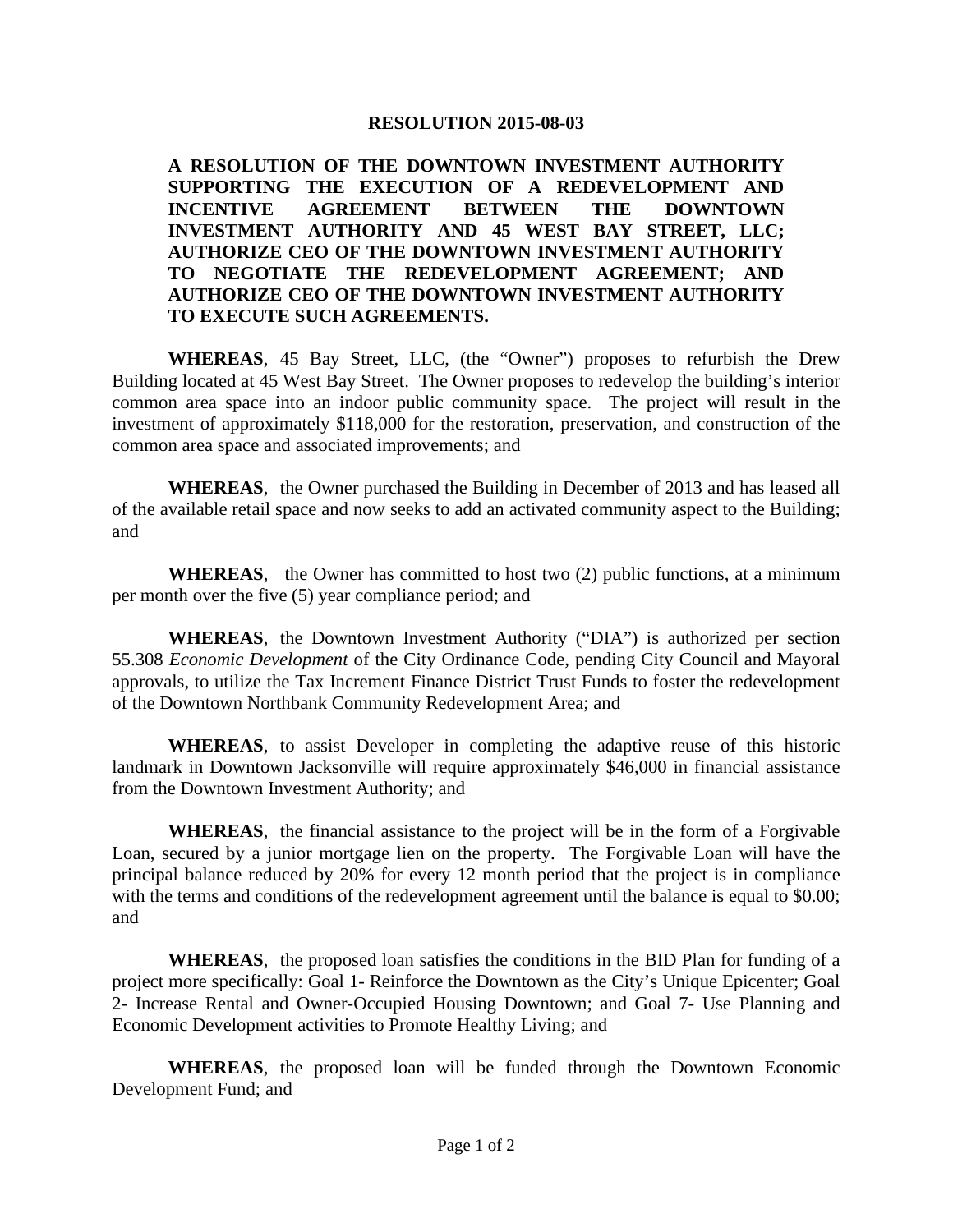**BE IT RESOLVED,** by the Downtown Investment Authority:

**Section 1.** The DIA finds that the recitals set forth above are true and correct and are incorporated herein by this reference.

**Section 2.** Authorizing the CEO of the Downtown Investment Authority to negotiate a Redevelopment Agreement with the Owner.

**Section 3.** Authorizing the CEO of the Downtown Investment Authority to execute such agreements.

**Section 4.** This Resolution 2015-08-03 shall become effective upon its approval by the DIA this 26th day of August, 2015.

## WITNESS: **DOWNTOWN INVESTMENT AUTHORITY**

\_\_\_\_\_\_\_\_\_\_\_\_\_\_\_\_\_\_\_\_\_\_ \_\_\_\_\_\_\_\_\_\_\_\_\_\_\_\_\_\_\_\_\_\_\_\_\_\_\_\_\_\_\_\_\_\_\_\_\_\_ James Bailey, Jr., Chairman

VOTE: In Favor: \_\_\_\_\_\_ Opposed: \_\_\_\_\_ Abstained: \_\_\_\_\_\_

FORM APPROVAL:

Office of General Counsel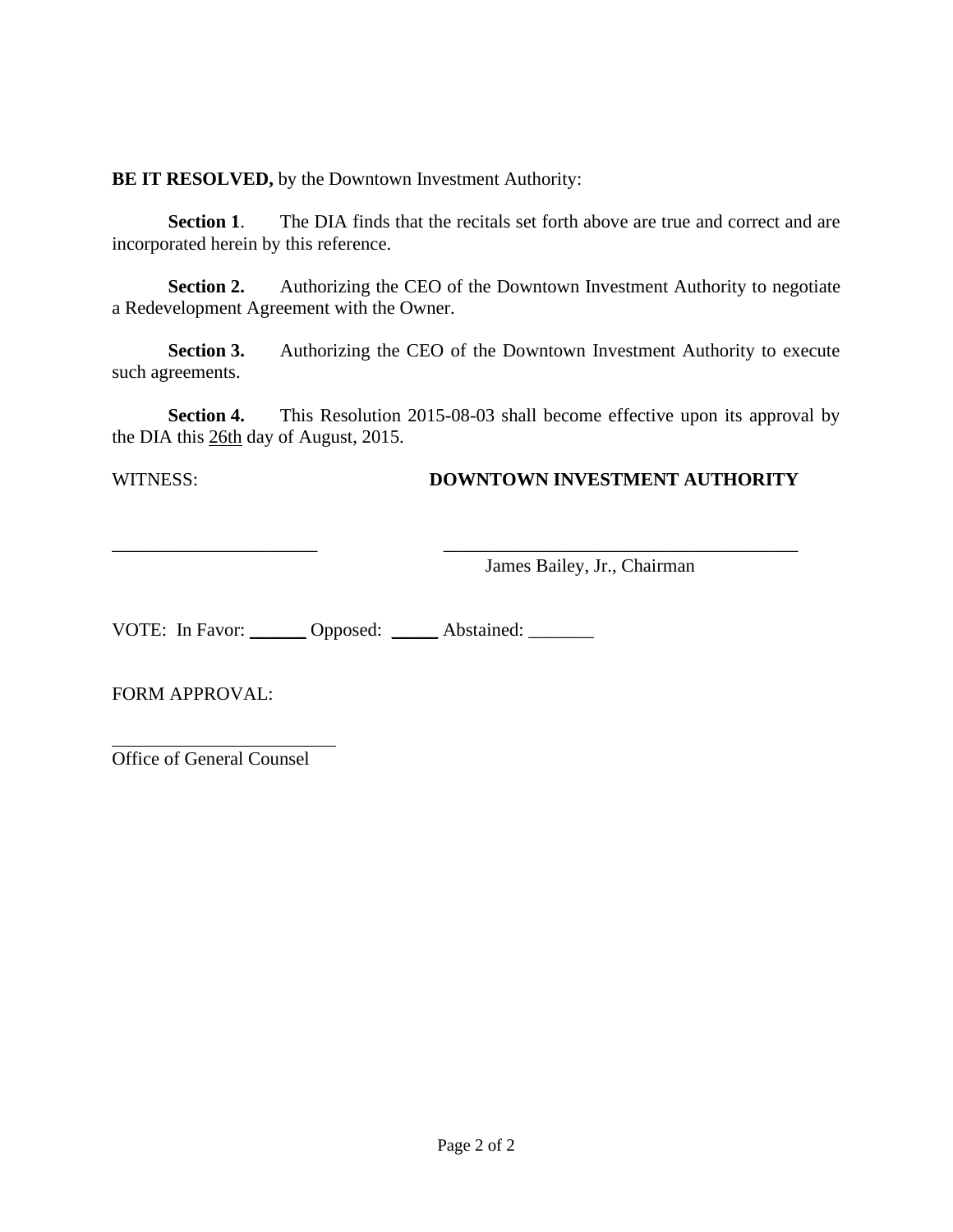#### **A RESOLUTION OF THE DOWNTOWN INVESTMENT AUTHORITY COMMENDING AND RECOGNIZING THE CONTRIBUTIONS OF MR. ANTHONY "TONY" ALLEGRETTI TO THE DOWNTOWN INVESTMENT AUTHORITY AND FOR HIS DEDICATION AND SERVICE IN PROMOTING THE SUCCESSFUL REVITALIZATION AND DEVELOPMENT OF DOWNTOWN JACKSONVILLE AS A BOARD MEMBER OF THE DOWNTOWN INVESTMENT AUTHORITY.**

**WHEREAS**, Mr. Allegretti was appointed to the Downtown Investment Authority ("DIA") by the City Council of Jacksonville in 2012 through the adoption of Resolution 2012- 0571; and

**WHEREAS**, for three (3) years Mr. Allegretti selflessly served as a DIA Board Member; and

**WHEREAS**, Mr. Allegretti generously gave his time, energy, and talent to the creation and adoption of Downtown's first Business Investment and Development Plan, including updating of the North Bank Downtown and Southside Community Redevelopment Area Plans; and

**WHEREAS**, Mr. Allegretti is both a visionary and pioneer for the redevelopment of Downtown; and

**WHEREAS**, Mr. Allegretti continues his service to the redevelopment of Downtown and promotion of the arts in his role as the Executive Director of the Cultural Council of Greater Jacksonville.

**BE IT RESOLVED:** by the Downtown Investment Authority:

**Section 1.** The Downtown Investment Authority recognizes and commends Mr. Allegretti for his dedicated service to the DIA and for his overall contributions to the revitalization and development of Downtown Jacksonville.

WITNESS: DOWNTOWN INVESTMENT AUTHORITY

Jim Bailey, Chairman

VOTE: In Favor: Opposed: Abstained: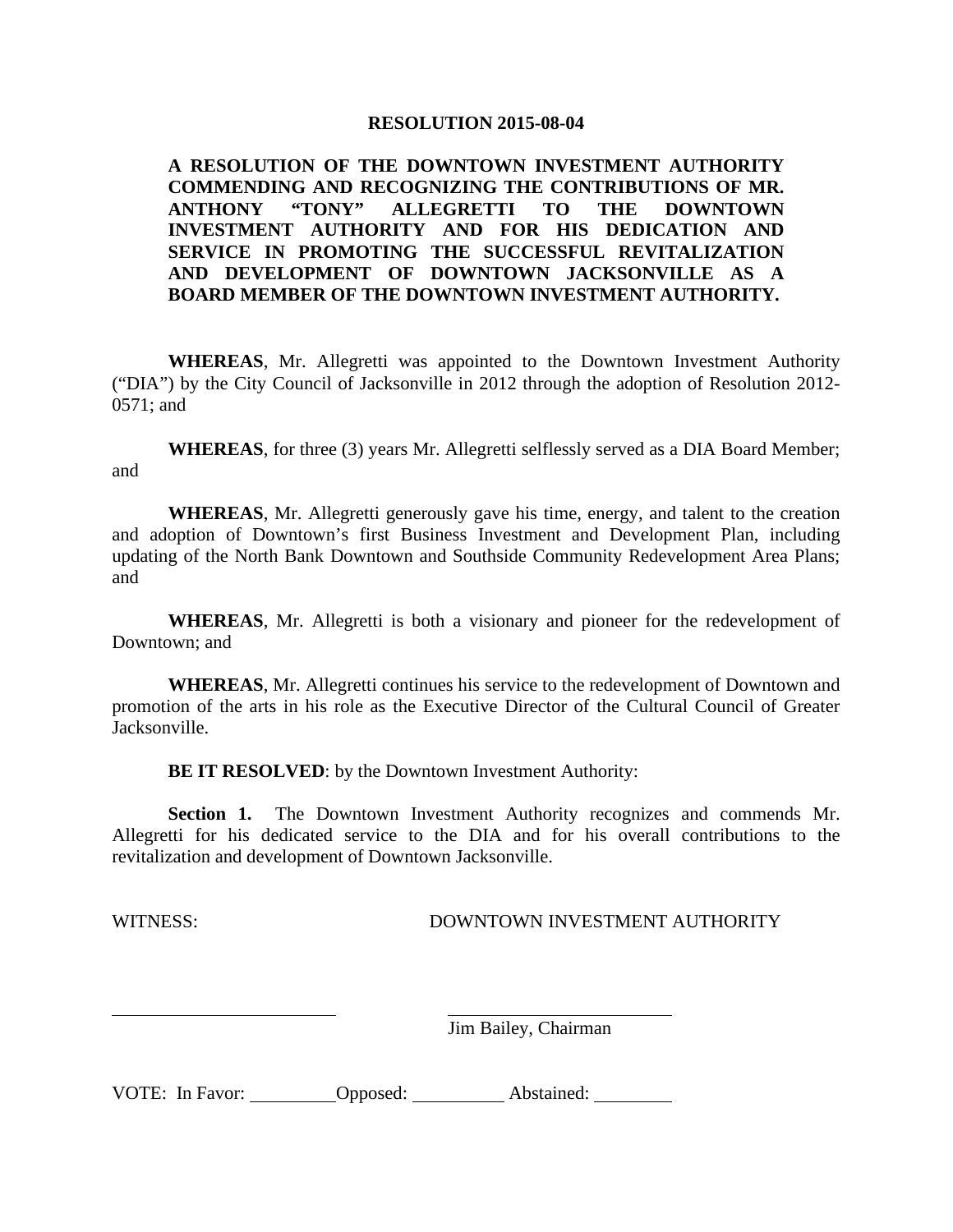**A RESOLUTION OF THE DOWNTOWN INVESTMENT AUTHORITY COMMENDING AND RECOGNIZING THE CONTRIBUTIONS OF MS. MELODY BISHOP TO THE DOWNTOWN INVESTMENT AUTHORITY AND FOR HER DEDICATION AND SERVICE IN PROMOTING THE SUCCESSFUL REVITALIZATION AND DEVELOPMENT OF DOWNTOWN JACKSONVILLE AS A BOARD MEMBER OF THE DOWNTOWN INVESTMENT AUTHORITY.**

**WHEREAS**, Ms. Bishop has served the citizens of Jacksonville in her various volunteer roles, including as a member of the Cultural Services Grant Committee, the Jacksonville International Airport Area Redevelopment Agency, and the Downtown Investment Authority ("DIA"); and

**WHEREAS**, Ms. Bishop was appointed to the DIA by the City Council of Jacksonville in 2012 through the adoption of Resolution 2012-0562, and reappointed in 2014 through the adoption of Resolution 2014-0447; and

**WHEREAS**, Ms. Bishop's leadership in serving as chair of the DIA Board Business Investment and Development Plan ("BID") and North Bank Downtown and Southside Community Redevelopment Area ("CRA") Plan Committees was instrumental in the creation and adoption of Downtown's first BID, including updating of the North Bank Downtown and Southside CRA Plans; and

**WHEREAS**, Ms. Bishop's tireless dedication to the DIA mission and the Board of Directors cannot be overstated.

**BE IT RESOLVED:** by the Downtown Investment Authority:

**Section 1.** The Downtown Investment Authority recognizes and commends Ms. Bishop for her dedicated service to the DIA and for her overall contributions to the revitalization and development of Downtown Jacksonville.

#### WITNESS: DOWNTOWN INVESTMENT AUTHORITY

Jim Bailey, Chairman

| VOTE: In Favor: | Opposed: | Abstained: |
|-----------------|----------|------------|
|                 |          |            |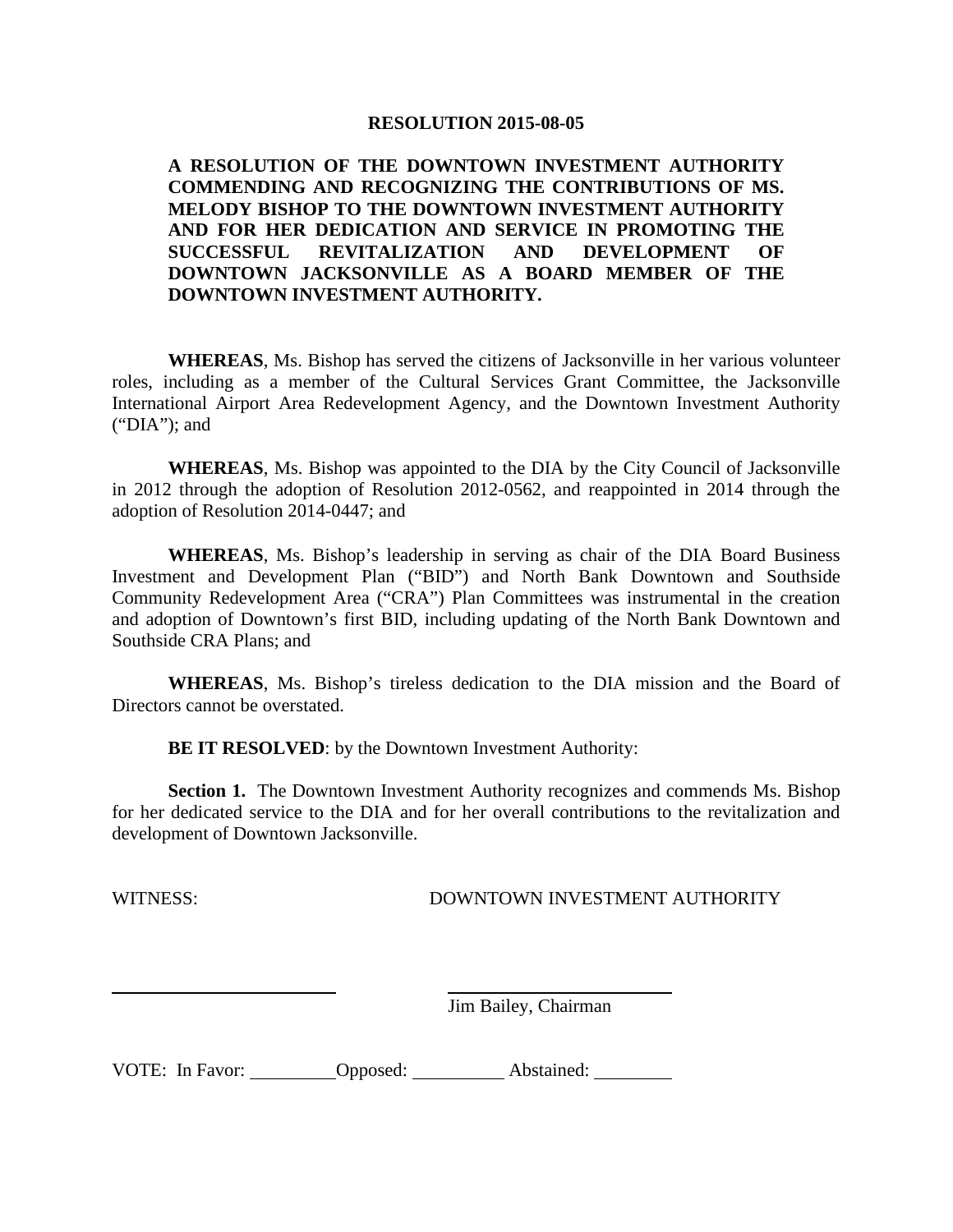#### **A RESOLUTION OF THE DOWNTOWN INVESTMENT AUTHORITY COMMENDING AND RECOGNIZING THE CONTRIBUTIONS OF MS. KAMARIA "KAY" HARPER-WILLIAMS TO THE DOWNTOWN INVESTMENT AUTHORITY AND FOR HER DEDICATION AND SERVICE IN PROMOTING THE SUCCESSFUL REVITALIZATION AND DEVELOPMENT OF DOWNTOWN JACKSONVILLE AS A BOARD MEMBER OF THE DOWNTOWN INVESTMENT AUTHORITY.**

**WHEREAS**, Ms. Harper-Williams was appointed to the Downtown Investment Authority ("DIA") by the City Council of Jacksonville in 2012 through the adoption of Resolution 2012-0561; and

**WHEREAS**, for three (3) years Ms. Harper-Williams selflessly served as a DIA Board Member; and

**WHEREAS**, Ms. Harper-Williams generously gave her time, energy, and talent to the creation and adoption of Downtown's first Business Investment and Development Plan, including updating of the North Bank Downtown and Southside Community Redevelopment Area Plans; and

**WHEREAS**, Ms. Harper-Williams knowledge and dedication were critical to DIA's development as an organization.

**BE IT RESOLVED:** by the Downtown Investment Authority:

**Section 1.** The Downtown Investment Authority recognizes and commends Ms. Harper-Williams for her dedicated service to the DIA and for her overall contributions to the revitalization and development of Downtown Jacksonville.

WITNESS: DOWNTOWN INVESTMENT AUTHORITY

Jim Bailey, Chairman

VOTE: In Favor: Opposed: Abstained: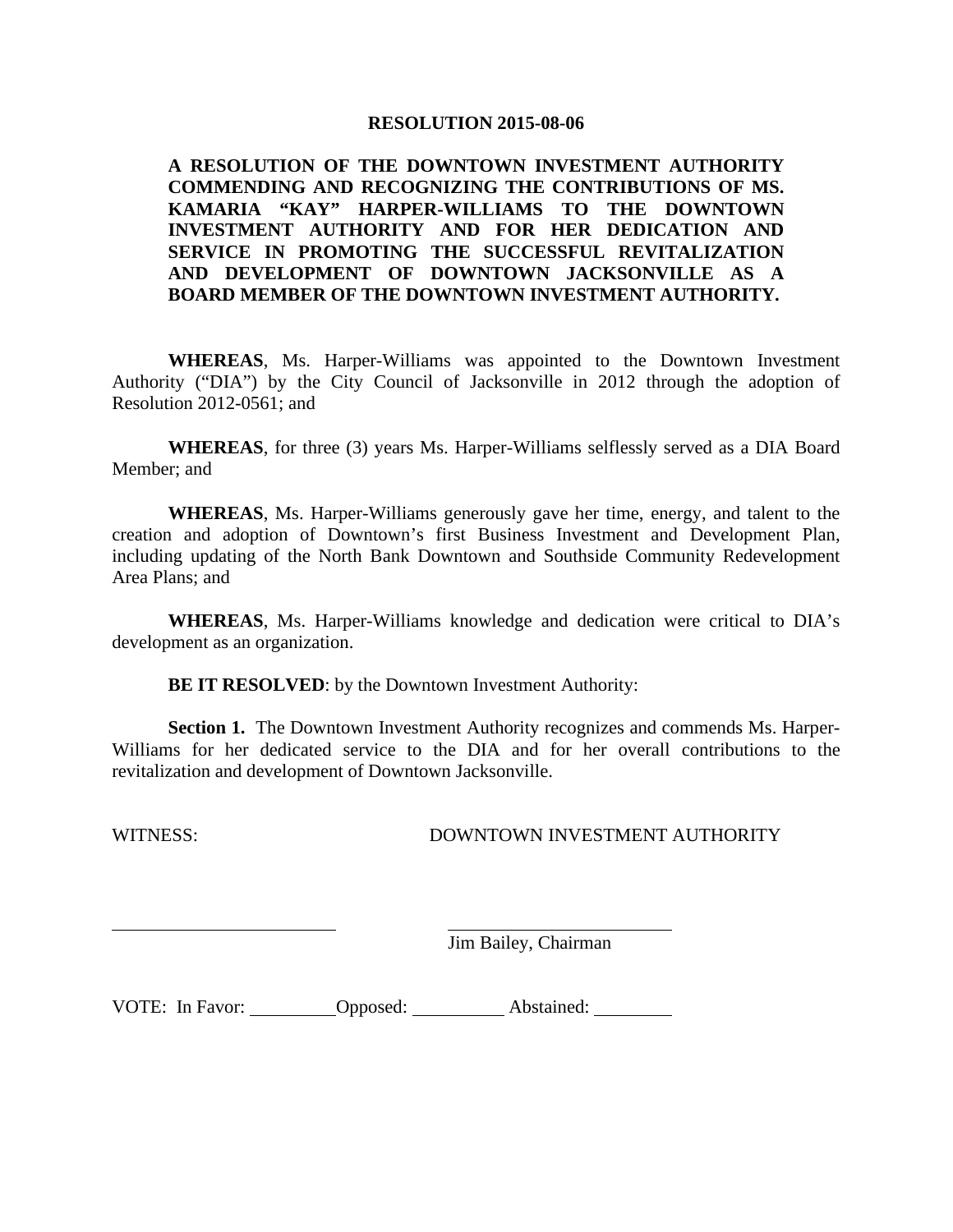**A RESOLUTION OF THE DOWNTOWN INVESTMENT AUTHORITY SUPPORTING LEGISLATION AUTHORIZING THE MAYOR AND CORPORATION SECRETARY TO EXECUTE A CONTRACT BETWEEN THE CITY OF JACKSONVILLE AND AMKIN WEST BAY, LLC (OWNER OF EVERBANK CENTER BUILDING) REGARDING THE USE OF CITY OWNED PARKING WITHIN THE WATER STREET BUILDING GARAGE.**

**WHEREAS**, the Amkin West Bay, LLC has made a significant investment with the purchase and tenant improvements of the Ever Bank Center building; and

**WHEREAS,** the project will bring a significant number of jobs Downtown via Citizens Insurance relocation to the Ever Bank Center Building; and

**WHEREAS,** in order to attract tenants and facilitate the bringing of jobs Downtown, Amkin West Bay, LLC is seeking parking incentives from the City to provide stable, long term parking at the City's Water Street Garage for Citizens Insurance employees working at Ever Bank Center; and

**WHEREAS**, the project falls within the Downtown Investment Authority (DIA) jurisdictional boundaries as codified in Part 3 of Chapter 55, Jacksonville, Florida, Code of Ordinances; and

**WHEREAS,** the Office of Public Parking, in conjunction with the Chief Executive Officer of the DIA, negotiated a parking incentive package with Amkin West Bay, LLC; and

**WHEREAS,** the DIA is supportive of providing parking incentives for the terms more fully identified in the attached Proposed Deal Terms of this Resolution in order to facilitate the bringing of jobs Downtown.

**BE IT RESOLVED,** by the Downtown Investment Authority:

**Section 1.** The DIA finds that the recitals set forth above are true and correct and are incorporated herein by this reference.

**Section 2.** The DIA supports and encourages the Mayor to offer legislation to provide parking incentives to Amkin West Bay, LLC in accord with the following terms:

the City will provide Amkin West Bay, LLC dedicated parking spaces within the Water Street Building Garage for up to eight hundred and fifty (850) vehicles at rate of \$45 per space for a period of five  $(5)$  years with one five  $(5)$  year renewal option by mutual agreement of both parties as follows: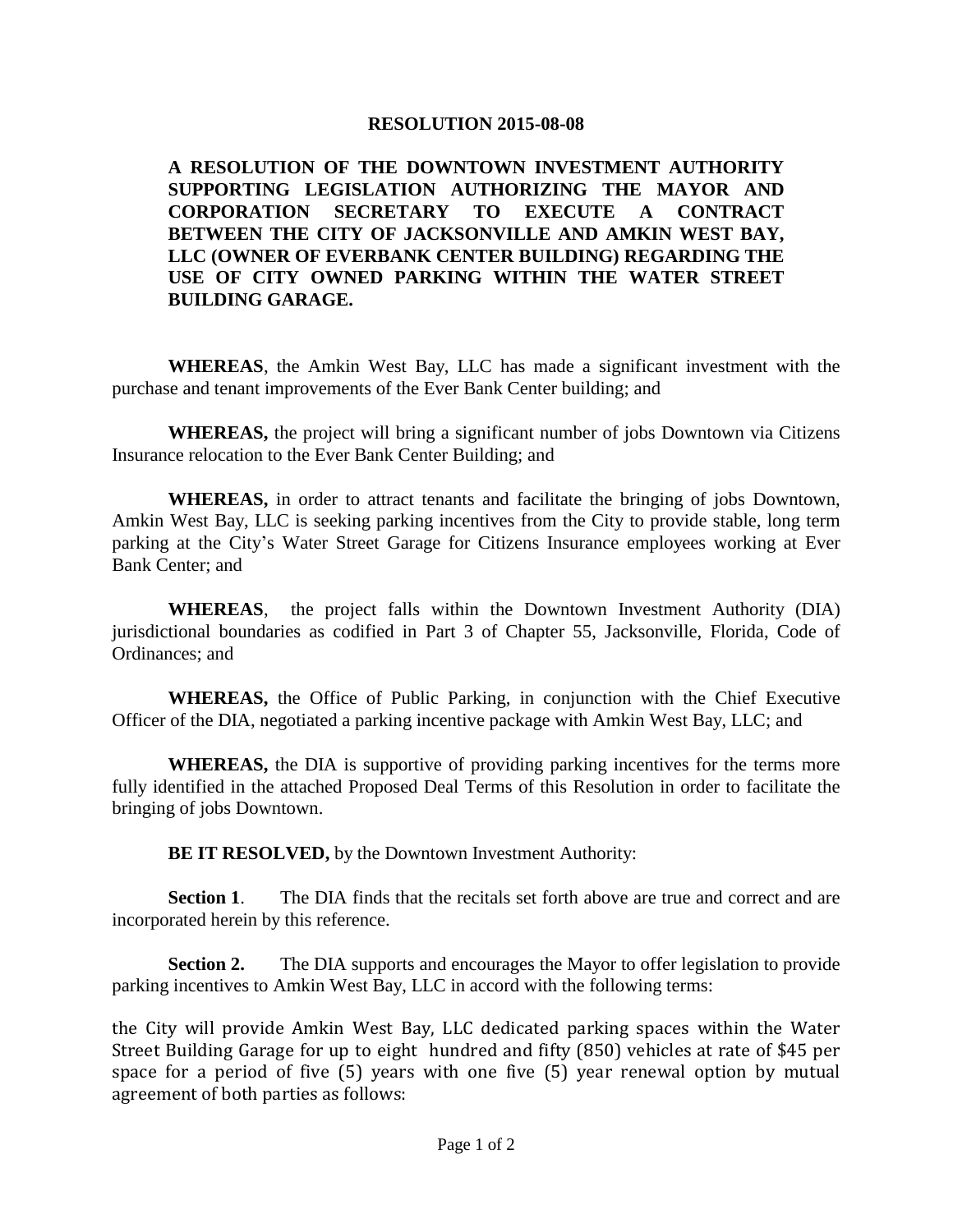- a) Eight hundred and fifty (850) spaces per month @ \$45 per space at the Water Street Garage (may require Amkin to move  $\pm$  190 Ever Bank employees to another facility); Amkin may rent additional spaces on a month to month basis; an escalator rate at either the lower of CPI or 3% annually will be enforced; and
- b) The financial impact is up to \$356,400 additional revenue annually, increasing at the lower of 3% or CPI annually; and
- c) Amkin may charge its tenants for the space, up to the current monthly rate of \$45.
- d) The Agreement term shall commence in 2015 thru 2020 unless terminated earlier, with one five (5) year renewal option; this term is consistent with the lease for Citizens Insurance.

**Section 3.** This Resolution 2015-08-08 shall become effective upon its approval by the DIA this  $\frac{1}{\sqrt{1}}$  day of August, 2015.

\_\_\_\_\_\_\_\_\_\_\_\_\_\_\_\_\_\_\_\_\_\_ \_\_\_\_\_\_\_\_\_\_\_\_\_\_\_\_\_\_\_\_\_\_\_\_\_\_\_\_\_\_\_\_\_\_\_\_\_\_

## WITNESS: **DOWNTOWN INVESTMENT AUTHORITY**

James F. Bailey, Jr., Chairman

VOTE: In Favor: \_\_\_\_\_\_\_\_ Opposed: \_\_\_\_\_\_\_\_ Abstained: \_\_\_\_\_\_\_

FORM APPROVAL:

Office of General Counsel